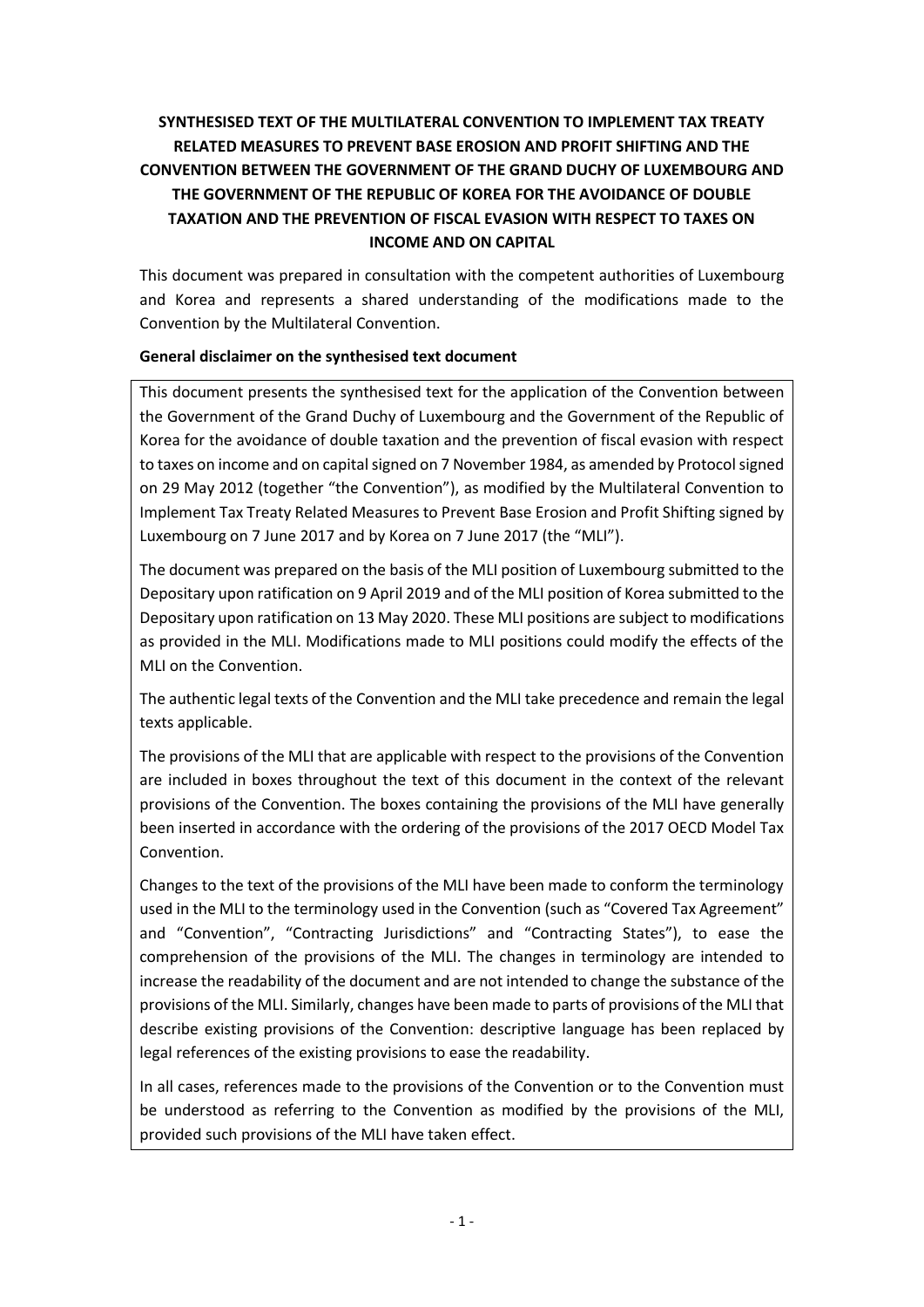# **References**

The authentic legal text of the Convention can be found at the following link:

[impotsdirects.public.lu](https://impotsdirects.public.lu/fr.html)

The text of the MLI and the MLI position of Luxembourg submitted to the Depositary upon ratification on 9 April 2019 and of the MLI position of Korea submitted to the Depositary upon ratification on 13 May 2020 can be found on the **MLI Depositary (OECD)** webpage.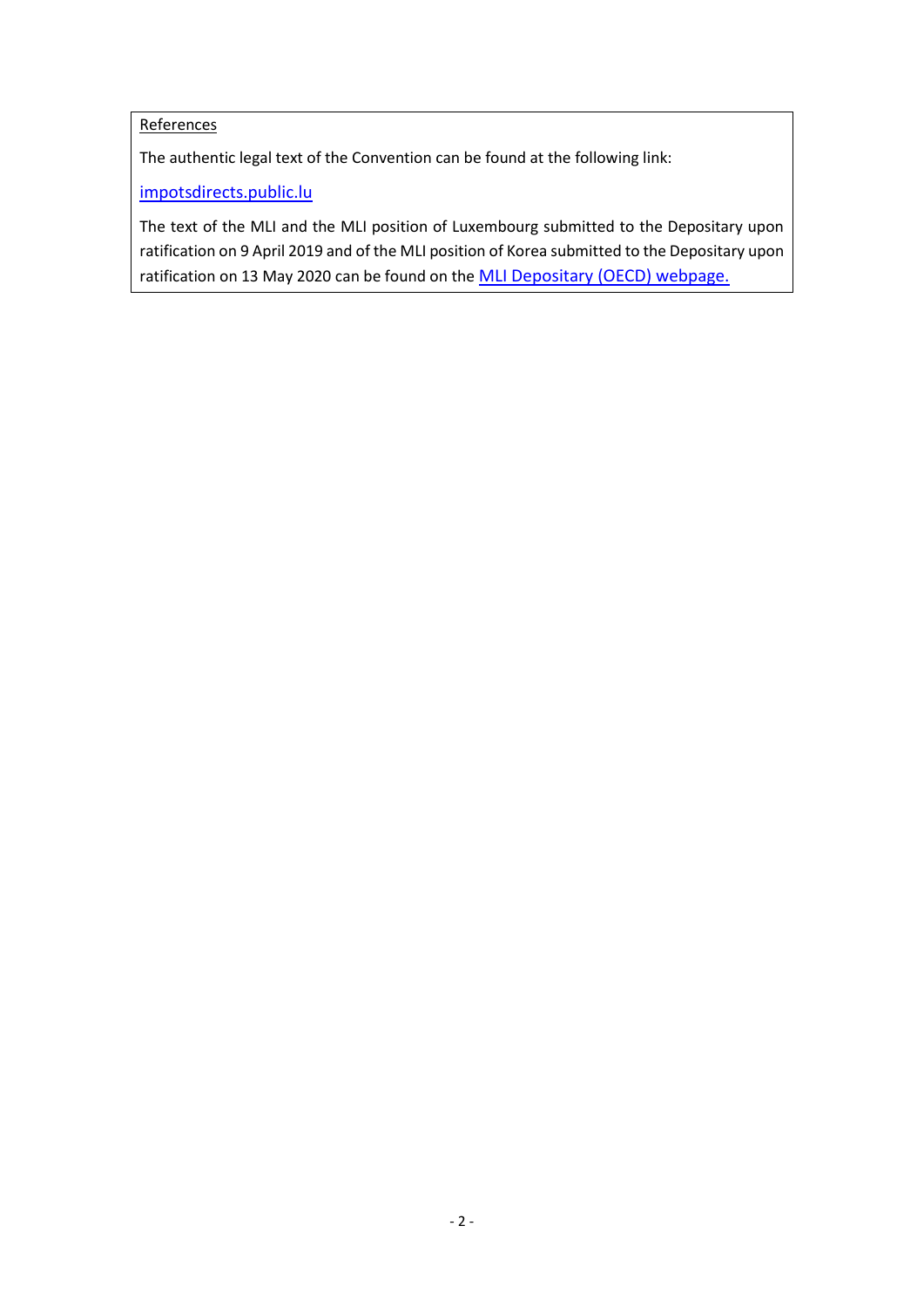# **Disclaimer on the entry into effect of the provisions of the MLI**

Entry into Effect of the MLI Provisions

The provisions of the MLI applicable to this Convention do not take effect on the same dates as the original provisions of the Convention. Each of the provisions of the MLI could take effect on different dates, depending on the types of taxes involved (taxes withheld at source or other taxes levied) and on the choices made by Luxembourg and Korea in their MLI positions.

Dates of the deposit of instruments of ratification, acceptance or approval: 9 April 2019 for Luxembourg and 13 May 2020 for Korea.

Entry into force of the MLI: 1 August 2019 for Luxembourg and 1 September for Korea.

Unless it is stated otherwise elsewhere in this document, the provisions of the MLI have effect with respect to the Convention:

In Luxembourg:

- with respect of taxes withheld at source on amounts paid or credited to non-residents, where the event giving rise to such taxes occurs on 1 January 2021;
- with respect to all other taxes, for taxes levied with respect to taxable periods beginning on or after 1 March 2021.

In Korea:

- with respect of taxes withheld at source on amounts paid or credited to non-residents, where the event giving rise to such taxes occurs on 1 January 2021;
- with respect to all other taxes, for taxes levied with respect to taxable periods beginning on or after 1 March 2021.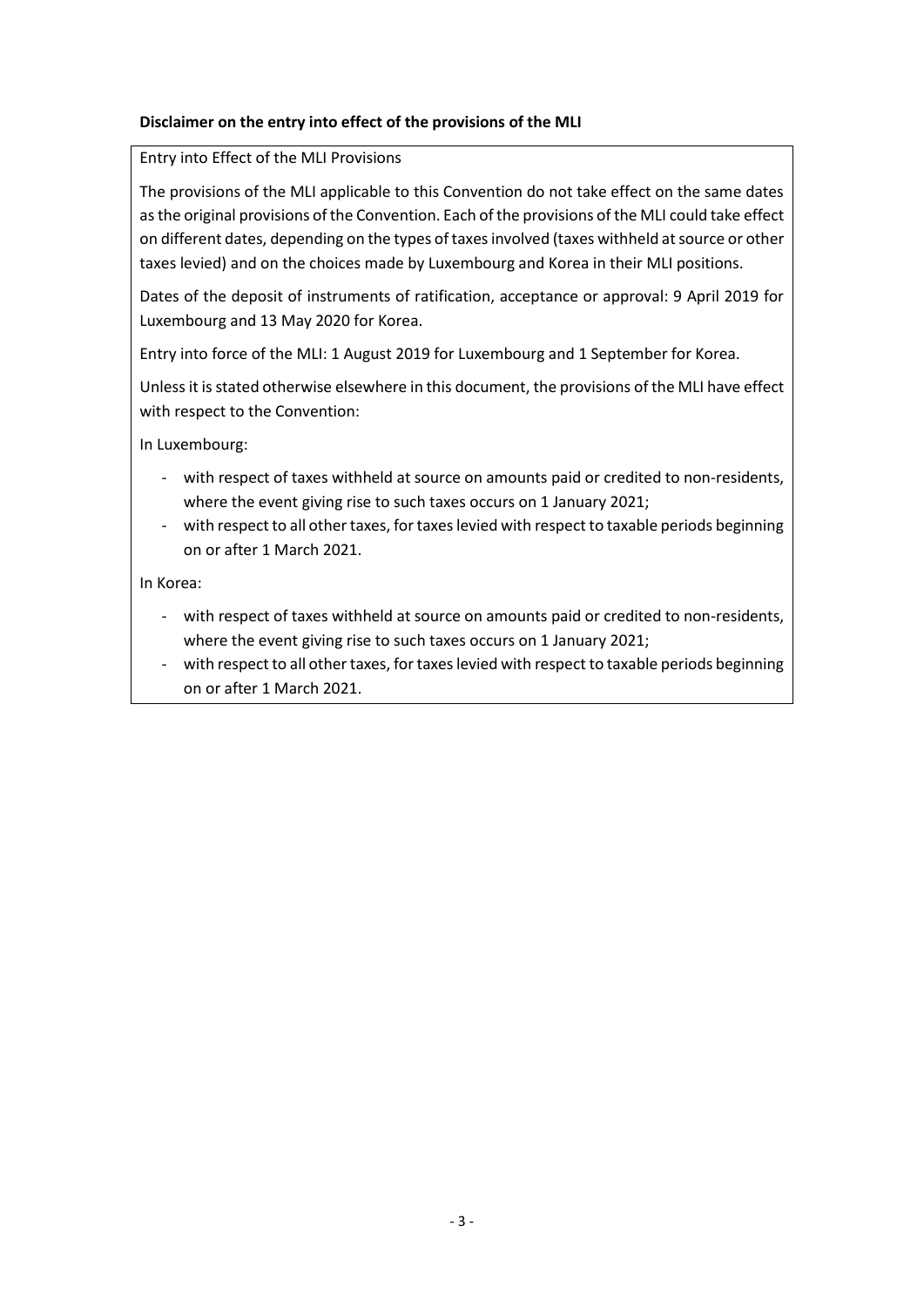### **CONVENTION**

# **between the Government of the Grand Duchy of Luxembourg and the Government of the Republic of Korea for the avoidance of double taxation and the prevention of fiscal evasion with respect to taxes on income and on capital**

The Government of the Grand Duchy of Luxembourg

and

the Government of the Republic of Korea

**[Replaced by paragraph 1 of Article 6 of the MLI]** [Desiring to conclude a Convention for the avoidance of double taxation and the prevention of fiscal evasion with respect to taxes on income and on capital,]

*The following paragraph 1 of Article 6 of the MLI replaces the text referring to an intent to eliminate double taxation in the preamble of this Convention :*

ARTICLE 6 OF THE MLI – PURPOSE OF A COVERED TAX AGREEMENT

Intending to eliminate double taxation with respect to the taxes covered by [this Convention] without creating opportunities for non-taxation or reduced taxation through tax evasion or avoidance (including through treaty-shopping arrangements aimed at obtaining reliefs provided in [the Convention] for the indirect benefit of residents of third jurisdictions),

have agreed as follows:

#### **Article 1**

#### **PERSONAL SCOPE**

This Convention shall apply to persons who are residents of one or both of the Contracting States.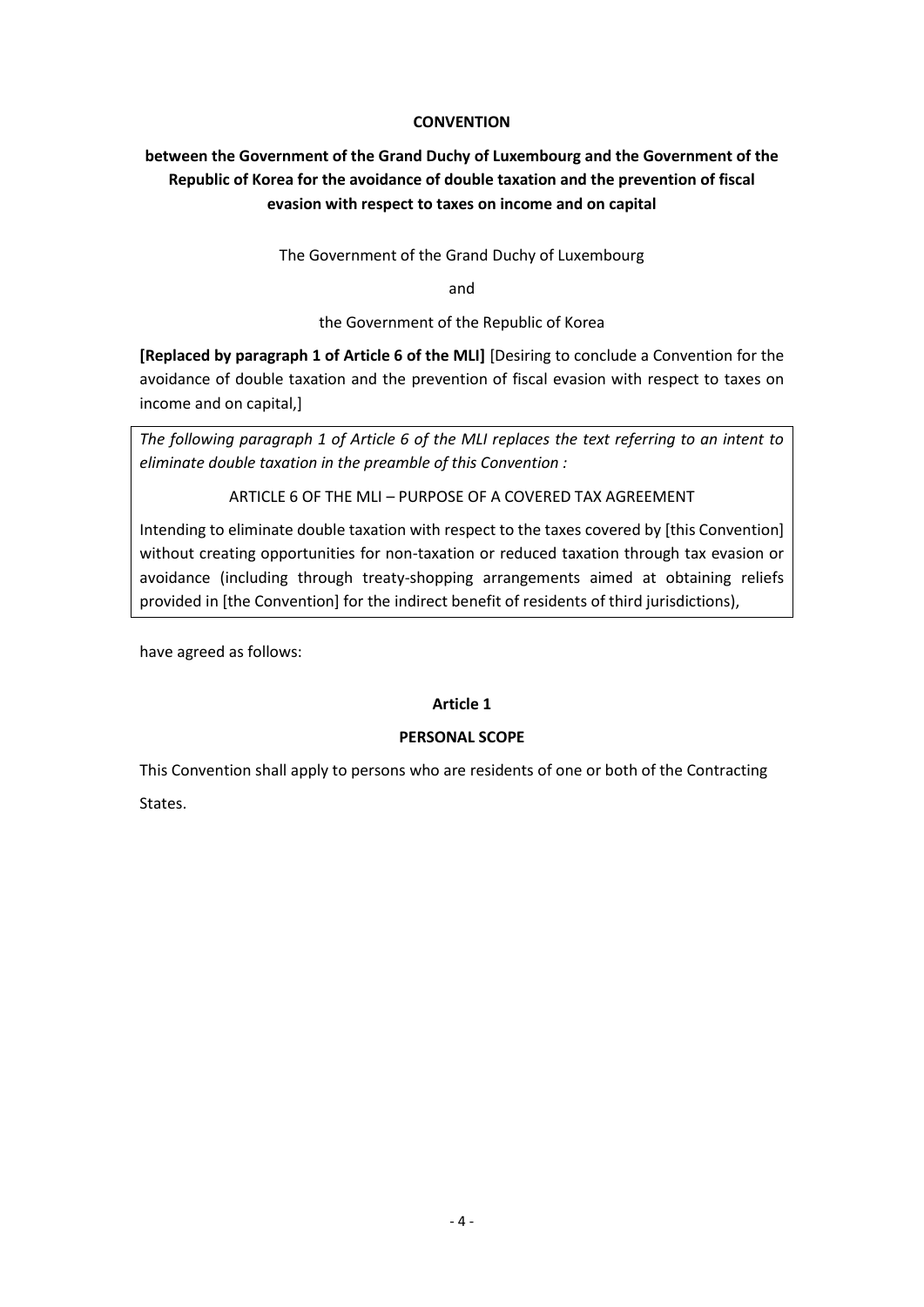#### **TAXES COVERED**

- 1. The taxes to which this Convention shall apply are:
	- a) in the case of Korea:
		- (i) the income tax ;
		- (ii) the corporation tax ;
		- (iii) the special tax for rural development, and
		- (iv) the local income tax ;

(hereinafter referred to as "Korean tax") ;

- b) in the case of Luxembourg:
	- (i) the income tax on individuals ;
	- (ii) the corporation tax ;
	- (iii) the communal trade tax, and
	- (iv) the capital tax ;

(hereinafter referred to as "Luxembourg tax").

2. The Convention shall apply also to any identical or substantially similar taxes which are imposed after the date of signature of the Convention in addition to, or in place of, the existing taxes. The competent authorities of the Contracting States shall notify each other of substantial changes which have been made in their respective taxation laws.

#### **Article 3**

#### **GENERAL DEFINITIONS**

- 1. For the purposes of this Convention, unless the context otherwise requires:
	- a) the term "Korea" means the Republic of Korea, and when used in a geographical sense, the territory of the Republic of Korea including its territorial sea, and any area adjacent to the territorial sea of the Republic of Korea which, in accordance with international law, has been or may hereafter be designated under the laws of the Republic of Korea as an area within which the sovereign rights or jurisdiction of the Republic of Korea with respect to the sea-bed and sub-soil, and their natural resources may be exercised ;
	- b) the term "Luxembourg" means the territory of the Grand-Duchy of Luxembourg ;
	- c) the terms "a Contracting State" and "the other Contracting State" mean Korea or Luxembourg, as the context requires ;
	- d) the term "tax" means Korean tax or Luxembourg tax, as the context requires ;
	- e) the term "person" includes an individual, a company and any other body of persons ;
	- f) the term "company" means any body corporate or any entity which is treated as a body corporate for tax purposes ;
	- g) the terms "enterprise of a Contracting State" and "enterprise of the other Contracting State" mean respectively an enterprise carried on by a résident of a Contracting State and an enterprise carried on by a resident of the other Contracting State:
	- h) the term "national" means:
		- (i) all individuals possessing the nationality of a Contracting State ;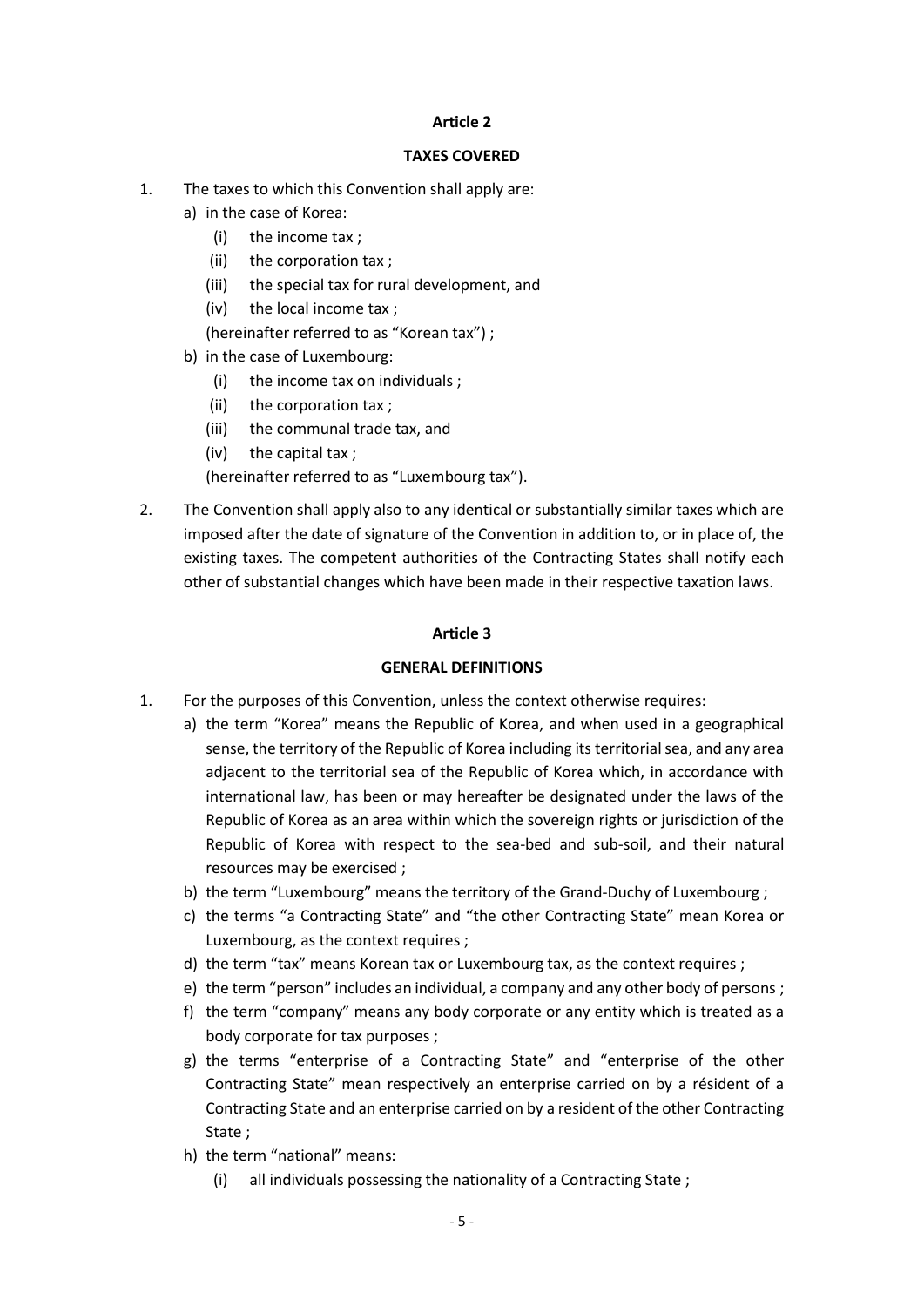- (ii) all legal persons, partnerships and associations deriving their status as such from the laws in force in a Contracting State ;
- i) the term "international traffic" means any transport by a ship or aircraft operated by an enterprise of a Contracting State, except when the ship or aircraft is operated solely between places in the other Contracting State ;
- j) the term "competent authority" means:
	- (i) in the case of Korea, the Minister of Strategy and Finance or his authorized representative, and
	- (ii) in the case of Luxembourg, the Minister of Finance or his authorized representative.
- 2. As regards the application of the Convention by a Contracting State any term not defined therein shall, unless the context otherwise requires, have the meaning which it has under the law of that State concerning the taxes to which the Convention applies.

### **RESIDENT**

- 1. For the purposes of this Convention, the term "resident of a Contracting State" means any person who, under the laws of that State, is liable to tax therein by reason of his domicile, residence, place of head or main office, place of management or any other criterion of a similar nature. But this term does not include any person who is liable to tax in that State in respect only of income from sources in that State or capital situated therein.
- 2. Where by reason of the provisions of paragraph 1 an individual is a resident of both Contracting States, then his status shall be determined as follows:
	- a) he shall be deemed to be a resident of the State in which he has a permanent home available to him; if he has a permanent home available to him in both States, he shall be deemed to be a resident of the State with which his personal and economic relations are closer (centre of vital interests) ;
	- b) if the State in which he has his centre of vital interests cannot be determined, or if he has not a permanent home available to him in either State, he shall be deemed to be a resident of the State in which he has an habitual abode ;
	- c) if he has an habitual abode in both States or in neither of them, he shall be deemed to be a resident of the State of which he is a national ;
	- d) if he is a national of both States or of neither of them, the competent authorities of the Contracting States shall settle the question by mutual agreement.
- 3. Where by reason of the provisions of paragraph 1 a person other than an individual is a résident of both Contracting States, then it shall be deemed to be a resident of the State in which its place of effective management is situated. In case of doubts the competent authorities of the Contracting States shall settle the question by mutual agreement.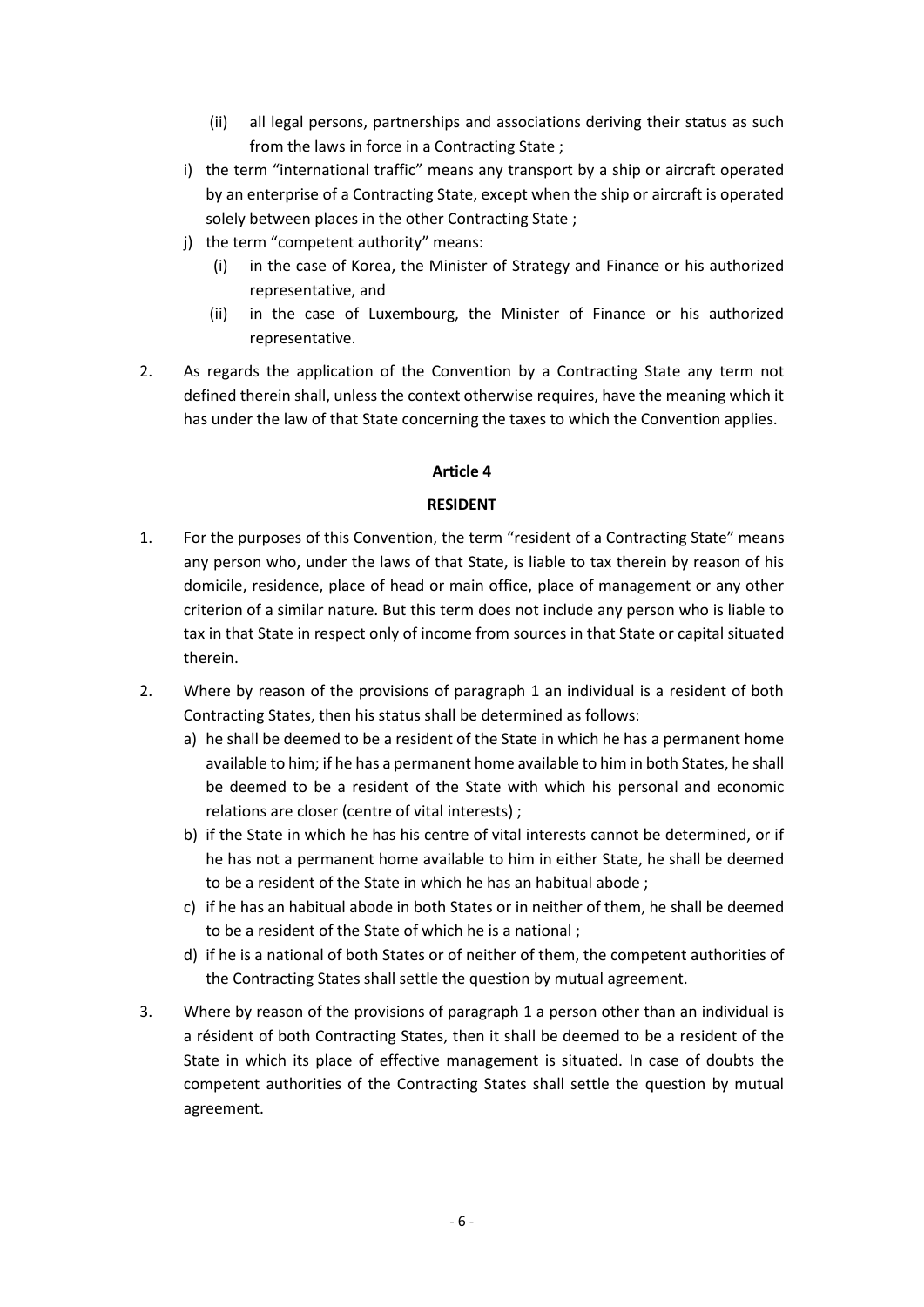#### **PERMANENT ESTABLISHMENT**

- 1. For the purposes of this Convention, the term "permanent establishment" means a fixed place of business through which the business of an enterprise is wholly or partly carried on.
- 2. The term "permanent establishment" includes especially:
	- a) a place of management ;
	- b) a branch ;
	- c) an office ;
	- d) a factory ;
	- e) a workshop ; and
	- f) a mine, an oil or gas well, a quarry or any other place of extraction of natural resources.
- 3. The term "permanent establishment" likewise includes:
	- a) A building site or construction or assembly or installation project if it lasts more than twelve months ;
	- b) Supervisory activities in connection with a building site or construction or assembly or installation project, where such activity continues for a period of more than six months.
- 4. Notwithstanding the preceding provisions of this article, the term "permanent establishment" shall be deemed not to include:
	- a) the use of facilities solely for the purpose of storage, display or delivery of goods or merchandise belonging to the enterprise ;
	- b) the maintenance of a stock of goods or merchandise belonging to the enterprise solely for the purpose of storage, display or delivery ;
	- c) the maintenance of a stock of goods or merchandise belonging to the enterprise solely for the purpose of processing by another enterprise ;
	- d) the maintenance of a fixed place of business solely for the purpose of purchasing goods or merchandise or of collecting information, for the enterprise ;
	- e) the maintenance of a fixed place of business solely for the purpose of carrying on, for the enterprise, any other activity of a preparatory or auxiliary character ;
	- f) the maintenance of a fixed place of business solely for any combination of activities mentioned in sub-paragraphs a) to e), provided that the overall activity of the fixed place of business resulting from this combination is of a preparatory or auxiliary character.
- 5. Notwithstanding the provisions of paragraphs 1 and 2, where a person other than an agent of an independent status to whom paragraph 6 applies - is acting on behalf of an enterprise and has, and habitually exercises, in a Contracting State an authority to conclude contracts in the name of the enterprise, that enterprise shall be deemed to have a permanent establishment in that State in respect of any activities which that person undertakes for the enterprise , unless the activities of such person are limited to those mentioned in paragraph 4 which, if exercised through a fixed place of business,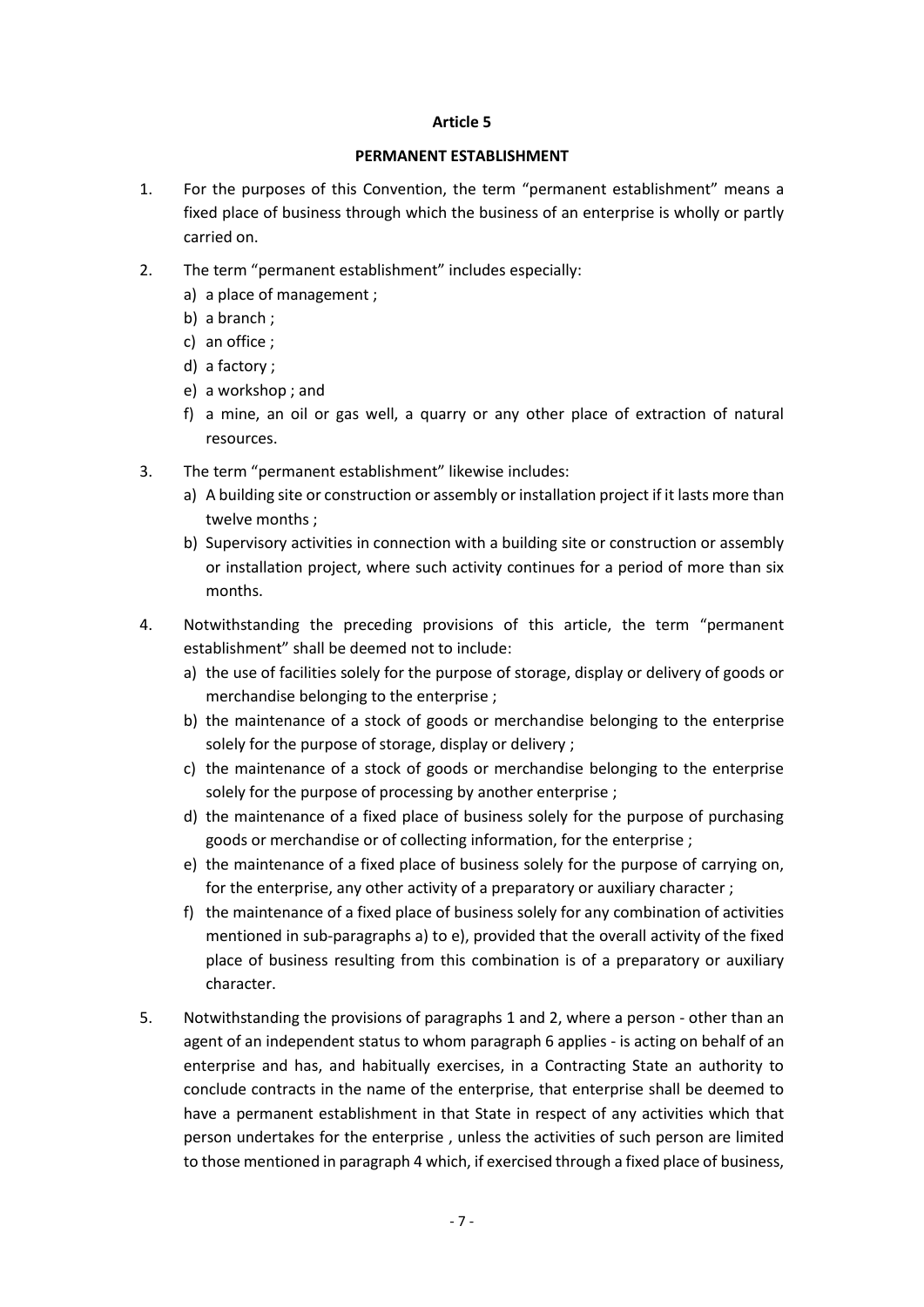would not make this fixed place of business a permanent establishment under the provisions of that paragraph.

- 6. An enterprise shall not be deemed to have a permanent establishment in a Contracting State merely because it carries on business, in the State through a broker, general commission agent or any other agent of an independent status, provided that such persons are acting in the ordinary course of their business.
- 7. The fact that a company which is a resident of a Contracting State controls or is controlled by a company which is a resident of the other Contracting State, or which carries on business in that other State (whether through a permanent establishment or otherwise), shall not of itself constitue either company a permanent establishment of the other.

### **Article 6**

# **INCOME FROM IMMOVABLE PROPERTY**

- 1. Income derived by a résident of a Contracting State from immovable property (including income from agriculture or forestry) situated in the other Contracting State may be taxed in that other State.
- 2. The term "immovable property" shall have the meaning which it has under the law of the Contracting State in which the property in question is situated. The term shall in any case include property accessory to immovable property, livestock and equipment used in agriculture and forestry, rights to which the provisions of general law respecting landed property apply, usufruct of immovable property and rights to variable or fixed payments as consideration for the working of, or the right to work, minéral deposits, sources and other natural resources: ships and aircraft shall not be regarded as immovable property.
- 3. The provisions of paragraph 1 shall apply to income derived from the direct use, letting, or use in any other form of immovable property.
- 4. The provisions of paragraphs 1 and 3 shall also apply to the income from immovable property of an enterprise and to income from immovable property used for the performance of independent personal services.

# **Article 7**

#### **BUSINESS PROFITS**

- 1. The profits of an enterprise of a Contracting State shall be taxable only in that State unless the enterprise carries on business in the other Contracting State through a permanent establishment situated therein. If the enterprise cames on business as aforesaid, the profits of the enterprise may be taxed in the other State but only so much of them as is attributable to that permanent establishment.
- 2. Subject to the provisions of paragraph 3, where an enterprise of a Contracting State carries on business in the other Contracting State through a permanent establishment situated therein, there shall in each Contracting State be attributed to that permanent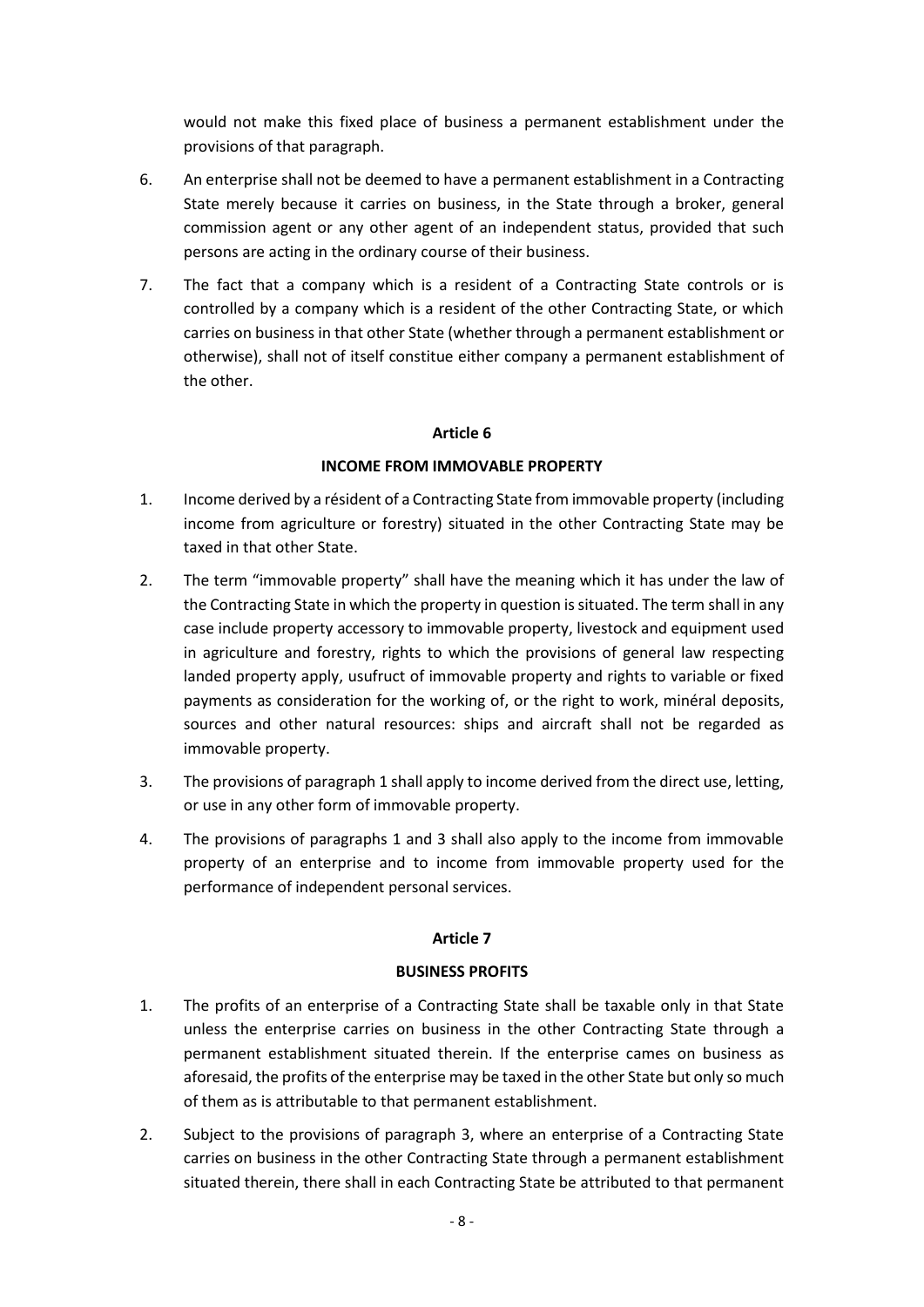establishment the profits which it might be expected to make if it were a distinct and separate enterprise engaged in the same or similar activities under the same or similar conditions and dealing wholly independently with the enterprise of which it is a permanent establishment.

- 3. In determining the profits of a permanent establishment, there shall be allowed as deductions expenses which are incurred for the purposes of the permanent establishment, including executive and general administrative expenses so incurred, whether in the State in which the permanent establishment is situated or elsewhere.
- 4. No profits shall be attributed to a permanent establishment by reason of the mere purchase by that permanent establishment of goods or merchandise for the enterprise.
- 5. Where profits include items of income which are dealt with separately in other articles of this Convention, then the provisions of those articles shall not be affected by the provisions of this article.

### **Article 8**

# **SHIPPING AND AIR TRANSPORT**

- 1. Profits of an enterprise of a Contracting State from the operation of ships or aircraft in international traffic shall be taxable only in that State.
- 2. The provisions of paragraph 1 shall also apply to profits derived from the participation in a pool, a joint business or an international operating agency.

# **Article 9**

# **ASSOCIATED ENTERPRISES**

- 1. Where
	- a) an enterprise of a Contracting State participates directly or indirectly in the management, control or capital of an enterprise of the other Contracting State, or
	- b) the same persons participate directly or indirectly in the management, control or capital of an enterprise of a Contracting State and an enterprise of the other Contracting State,

and in either case conditions are made or imposed between the two enterprises in their commercial or financial relations which differ from those which would be made between independent enterprises, then any profits which would, but for those conditions, have accrued to one of the enterprises, but, by reason of those conditions, have not so accrued, may be included in the profits of that enterprise and taxed accordingly.

2. Where a Contracting State includes in the profits of an enterprise of that State - and taxes accordingly – profits on which an enterprise of the other Contracting State has been charged to tax in that other State and the profits so included are profits which would have accrued to the enterprise of the first-mentioned State if the conditions made between the two enterprises had been those which would have been made between independent enterprises, then that other State shall make an appropriate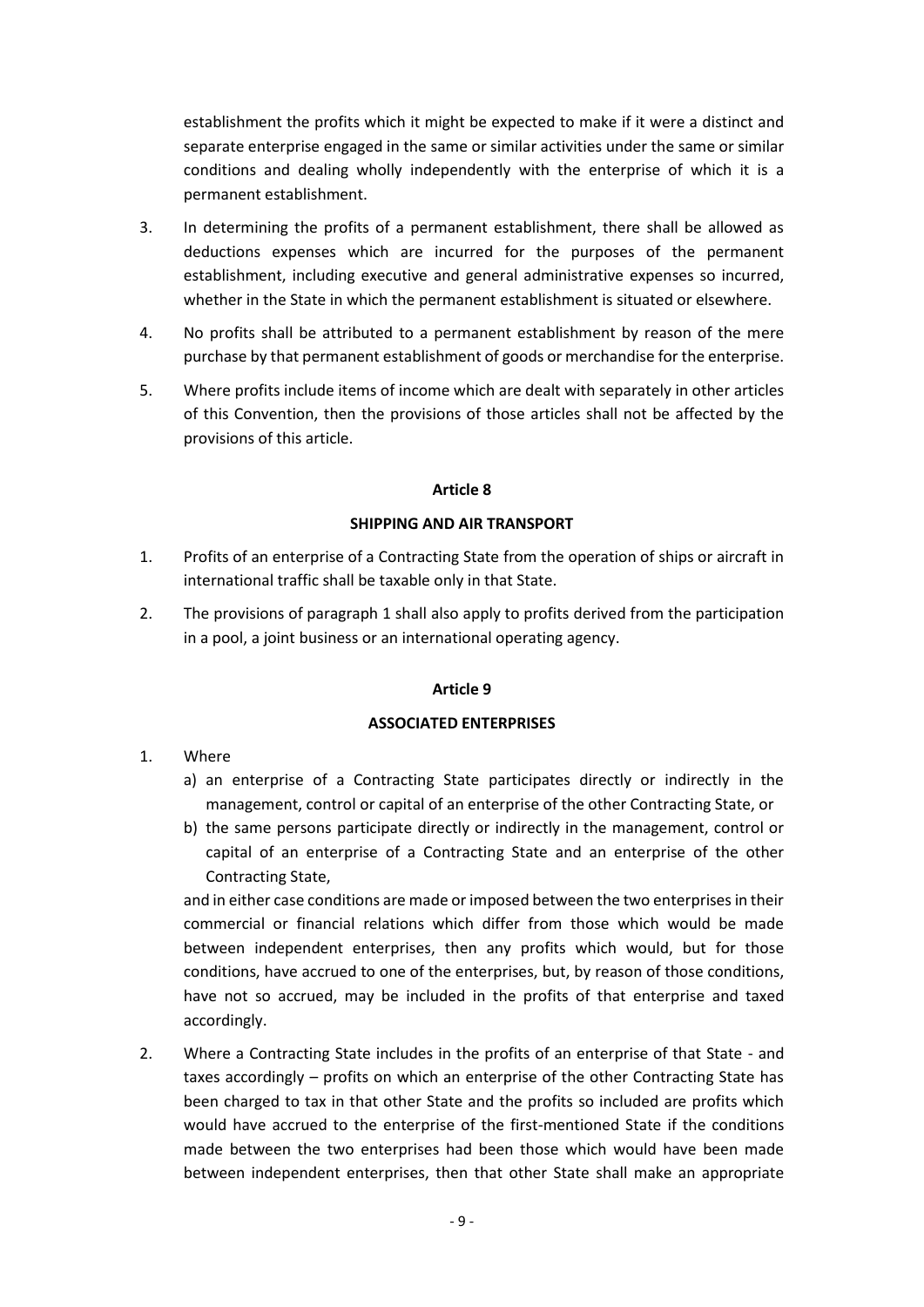adjustment to the amount of the tax charged therein on those profits. In determining such adjustment, due regard shall be had to the other provisions of this Convention and the competent authorities of the Contracting States shall if necessary consult each other.

# **Article 10**

# **DIVIDENDS**

- 1. Dividends paid by a company which is a résident of a Contracting State to a resident of the other Contracting State may be taxed in that other State.
- 2. However, such dividends may also be taxed in the Contracting State of which the company paying the dividends is a resident and according to the laws of that State, but if the recipient is the beneficial owner of the dividends the tax so charged shall not exceed:
	- a) 10 per cent of the gross amount of the dividends if the beneficial owner is a company (other than a partnership) which holds directly at least 10 per cent of the capital of the company paying the dividends ;
	- b) 15 per cent of the gross amount of the dividends in all other cases.

This paragraph shall not affect the taxation of the company in respect of the profits out of which the dividends are paid.

- 3. The term "dividends" as used in this article means income from shares, "jouissance" shares or "jouissance" rights, mining shares, founders' shares or other rights, not being debt-claims, participating in profits, as well as income from other corporate rights which is subjected to the same taxation treatment as income from shares by the laws of the State of which the company making the distribution is a resident.
- 4. The provisions of paragraphs 1 and 2 shall not apply if the beneficial owner of the dividends, being a resident of a Contracting State, carries on business in the other Contracting State of which the company paying the dividends is a resident, through a permanent establishment situated therein, or performs in that other State independent personal services from a fixed base situated therein, and the holding in respect of which the dividends are paid is effectively connected with such permanent establishment or fixed base. In such case the provisions of article 7 or article 13, as the case may be, shall apply.
- 5. Where a company which is a resident of a Contracting State derives profits or income from the other Contracting State, that other State may not impose any tax on the dividends paid by the company, except insofar as such dividends are paid to a resident of that other State or insofar as the holding in respect of which the dividends are paid is effectively connected with a permanent establishment or a fixed base situated in that other State, nor subject the company's undistributed profits to a tax on the company's undistributed profits, even if the dividends paid or the undistributed profits consist wholly or partly of profits or income arising in such other State.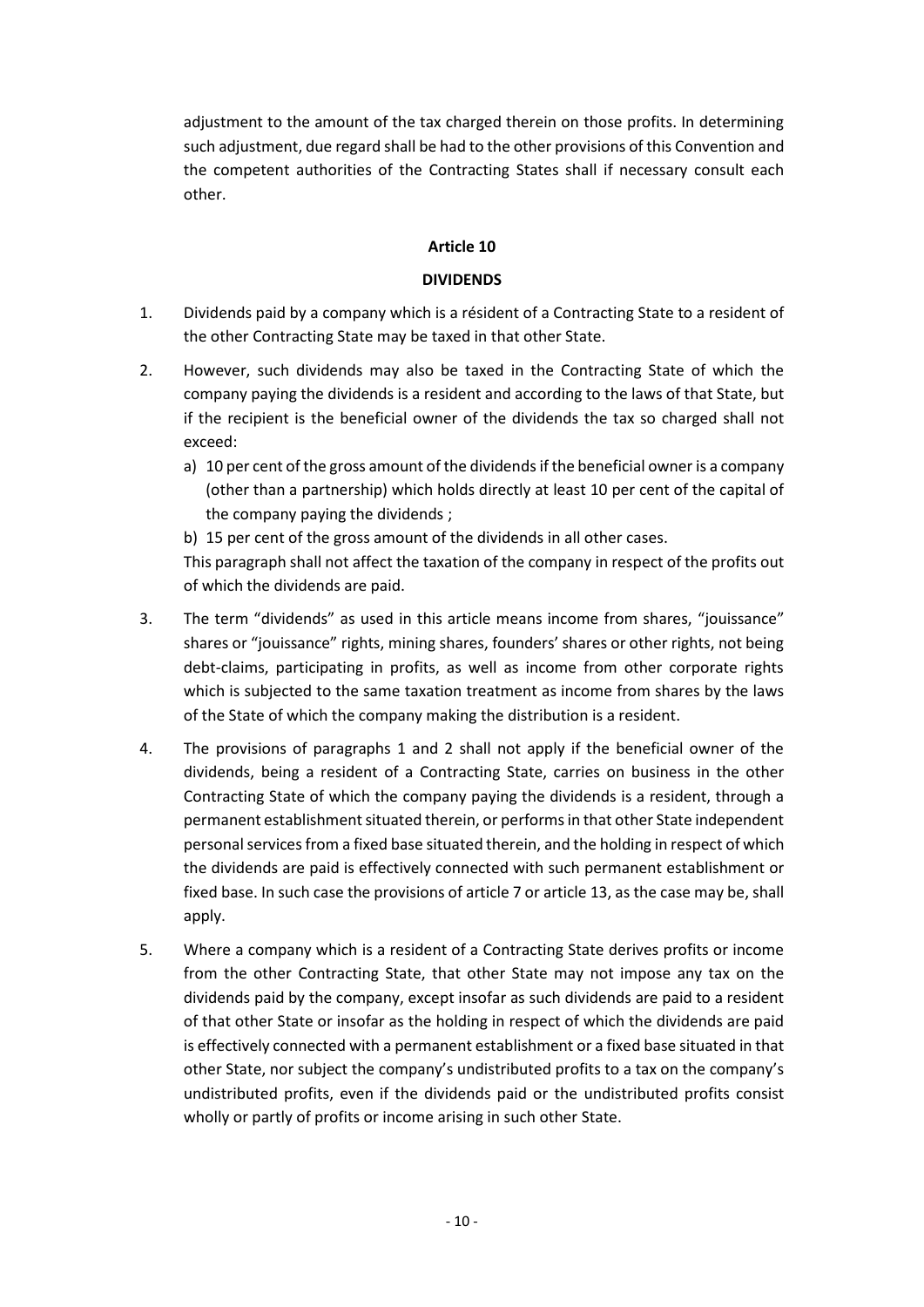#### **INTEREST**

- 1. Interest arising in a Contracting State and paid to a resident of the other Contracting State may be taxed in that other State.
- 2. However, such interest may also be taxed in the Contracting State in which it arises, and according to the laws of that State, but if the recipient is the beneficial owner of the interest the tax so charged shall not exceed:
	- a) 5 per cent of the gross amount of the interest if the interest is paid to a bank;
	- b) 10 per cent of the gross amount of the interest in other cases.
- 3. Notwithstanding the provisions of paragraph 2,
	- a) Interest arising in a Contracting State and received by the Government of the other Contracting State including a political subdivision or a local authority thereof or the central bank of that other Contracting State shall be taxable only in that other Contracting State.
	- b) Interest arising in a Contracting State in respect of loans or credits made or guaranteed,
		- $-$  in the case of Korea, by the Export Import Bank of Korea;
		- in the case of Luxembourg, by the Société Nationale de Crédit et d'Investissement ;

and paid to a resident of the other Contracting State shall be taxable only in that other State.

- 4. The term "interest" as used in this Article means income from debt-claims of every kind, whether or not secured by mortgage and whether or not carrying a right to participate in the debtor's profits, and in particular, income from government securities and income from bonds or debentures, including premiums and prizes attaching to such securities, bonds or debentures.
- 5. The provisions of paragraphs 1, 2 and 3 shall not apply if the beneficial owner of the interest, being a resident of a Contracting State, carries on business in the other Contracting State in which the interest arises, through a permanent establishment situated therein, or performs in that other State independent personal services from a fixed base situated therein, and the debt-claim in respect of which the interest is paid is effectively connected with such permanent establishment or fixed base. In such case the provisions of article 7 or article 13, as the case may be, shall apply.
- 6. Interest shall be deemed to arise in a Contracting State when the payer is that State itself, a political subdivision, a local authority or a resident of that State. Where, however, the person paying the interest, whether he is a resident of a Contracting State or not, has in a Contracting State a permanent establishment or a fixed base in connection with which the indebtedness on which the interest is paid was incurred, and such interest is borne by such permanent establishment of fixed base, then such interest shall be deemed to arise in the State in which the permanent establishment or fixed base is situated.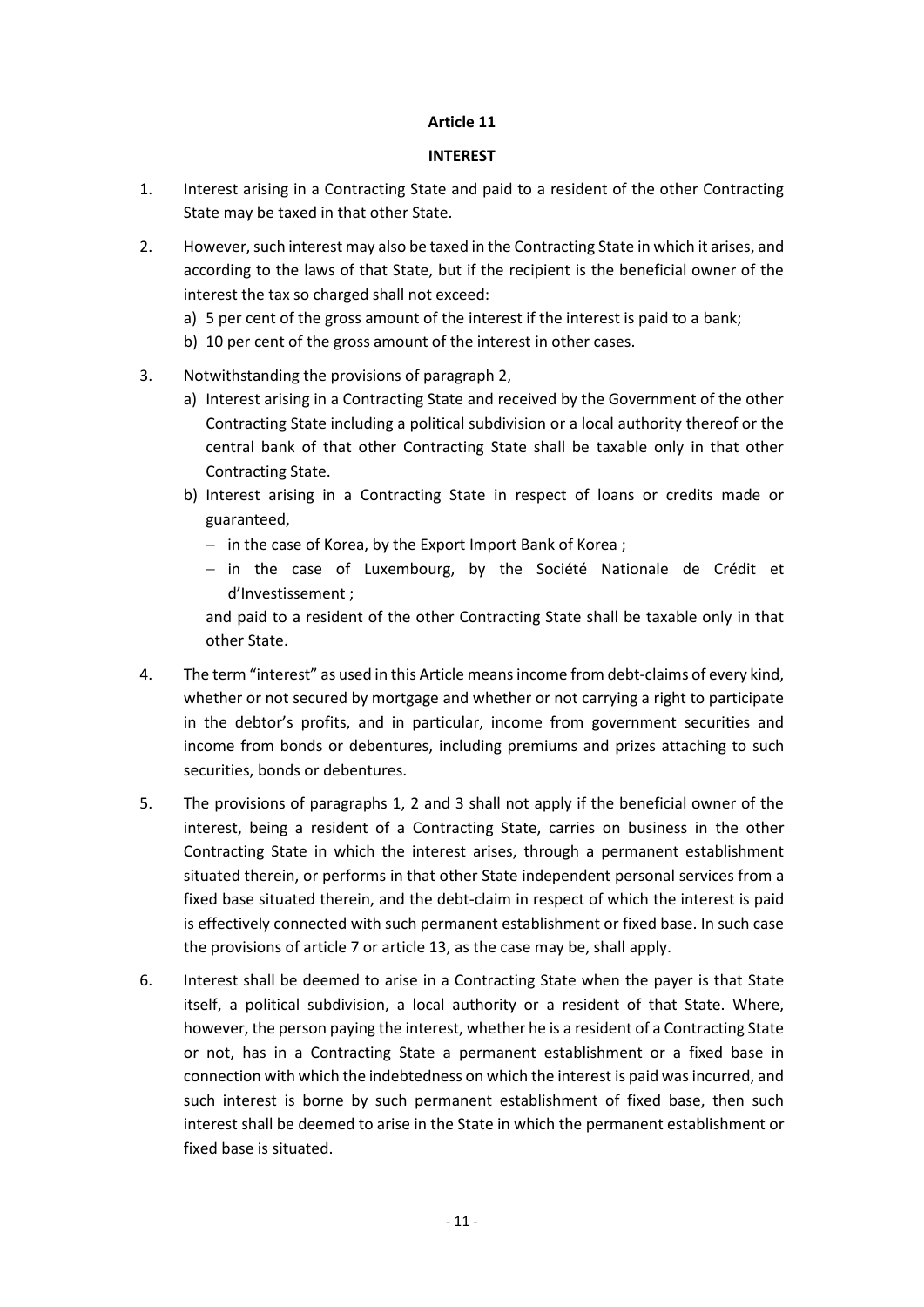7. Where, by reason of a special relationship between the payer and the beneficial owner or between both of them and some other person, the amount of the interest, having regard to the debt-claim for which it is paid, exceeds the amount which would have been agreed upon by the payer and the beneficial owner in the absence of such relationship, the provisions of this article shall apply only to the last-mentioned amount. In such case, the excess part of the payments shall remain taxable according to the laws of each Contracting State, due regard being had to the other provisions of this Convention.

### **Article 12**

# **ROYALTIES**

- 1. Royalties arising in a Contracting State and paid to a resident of the other Contracting State may be taxed in that other State.
- 2. However, such royalties may also be taxed in the Contracting State in which they arise and according to the laws of that State, but if the recipient is the beneficial owner of the royalties the tax so charged shall not exceed:
	- a) 5 per cent of the gross amount of such royalties which are paid for the use of, or the right to use industrial, commercial, or scientific equipment, or for information concerning industrial, commercial or scientific experience ;
	- b) 10 per cent of the gross amount of such royalties in all other cases.
- 3. The term "royalties" as used in this article means payments of any kind received as a consideration for the use of, or the right to use, any copyright of literary, artistic or scientific work including cinematograph films, any patent, trade mark, design or model, plan, secret formula or process, or for the use of, or the right to use, industrial, commercial, or scientific equipment, or for information concerning industrial, commercial or scientific experience.
- 4. The provisions of paragraphs 1 and 2 shall not apply if the beneficial owner of the royalties, being a resident of a Contracting State, carries on business in the other Contracting State in which the royalties arise, through a permanent establishment situated therein, or performs in that other State independent personal services from a fixed base situated therein, and the right or property in respect of which the royalties are paid is effectively connected with such permanent establishment of fixed base. !n such case the provisions of article 7 or article 13, as the case may be, shall apply.
- 5. Royalties shall be deemed to arise in a Contracting State when the payer is that State itself, a political subdivision, a local authority or a resident of that State. Where, however, the person paying the royalties, whether he is a resident of a Contracting State or not, has in a Contracting State a permanent establishment or fixed base in connection with which the liability to pay the royalties was incurred, and such royalties are borne by such permanent establishment or fixed base, then such royalties shall be deemed to arise in the State in which the permanent establishment or fixed base is situated.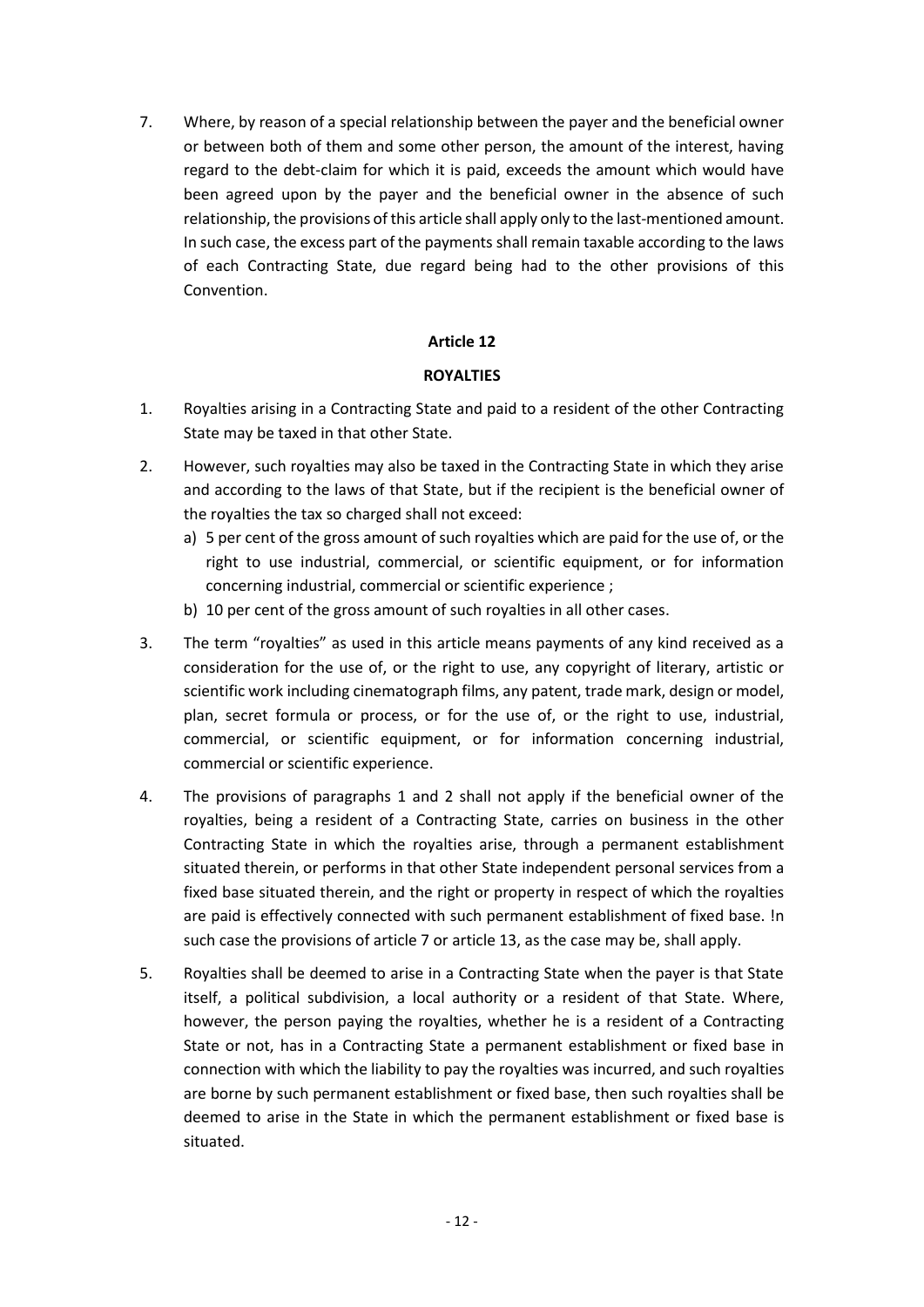6. Where, by reason of a special relationship between the payer and the beneficial owner or between both of them and some other person, the amount of the royalties, having regard to the use, right or information for which they are paid, exceeds the amount which would have been agreed upon by the payer and the beneficial owner in the absence of such relationship, the provisions of this article shall apply only to the lastmentioned amount. In such case the excess part of the payments shall remain taxable according to the laws of each Contracting State, due regard being had to the other provisions of this Convention.

### **Article 13**

#### **INDEPENDENT PERSONAL SERVICES**

- 1. Income derived by a resident of a Contracting State in respect of professional services or other activities of an independent character shall be taxable only in that State. However, in the following circumstances such income may be taxed in the other Contracting State:
	- a) if he has a fixed base regularly available to him in the other Contracting State for the purpose of performing his activities ;
	- b) if his stay in the other State is for a period or periods amounting to or exceeding in the aggregate 183 days within any 12 month period.
	- 2. The term "professional services" includes especially independent scientific, lilerary, artistic, educational or teaching activities as well as the independent activities of physicians, lawyers, engineers, architects, dentists and accountants.

# **Article 14**

#### **DEPENDENT PERSONAL SERVICES**

- 1. Subject to the provisions of articles 15, 17, 18, 19 and 20, salaries, wages and other similar remuneration derived by a resident of a Contracting State in respect of an employment shall be taxable only in that State unless the employment is exercised in the other Contracting State. If the employment is so exercised, such remuneration as is derived therefrom may be taxed in that other State.
- 2. Notwithstanding the provisions of paragraph 1, remuneration derived by a resident of a Contracting State in respect of an employment exercised in the other Contracting State shall be taxable only in the first-mentioned State if:
	- a) the recipient is a present in the ofter State for a period or periods not exceeding in the aggregate 183 days within any 12 month period ; and
	- b) the remuneration is paid by, or on behalf of, an employer who is not a resident of the other State ; and
	- c) the remuneration is not borne by a permanent establishment or a fixed base which the employer has in the other State.
	- 3. Notwithstanding the preceding provisions of this article, rémunération derived by a resident of a Contracting State in respect of an employment exercised aboard a ship or aircraft operated in international traffic shall be taxable only in that State.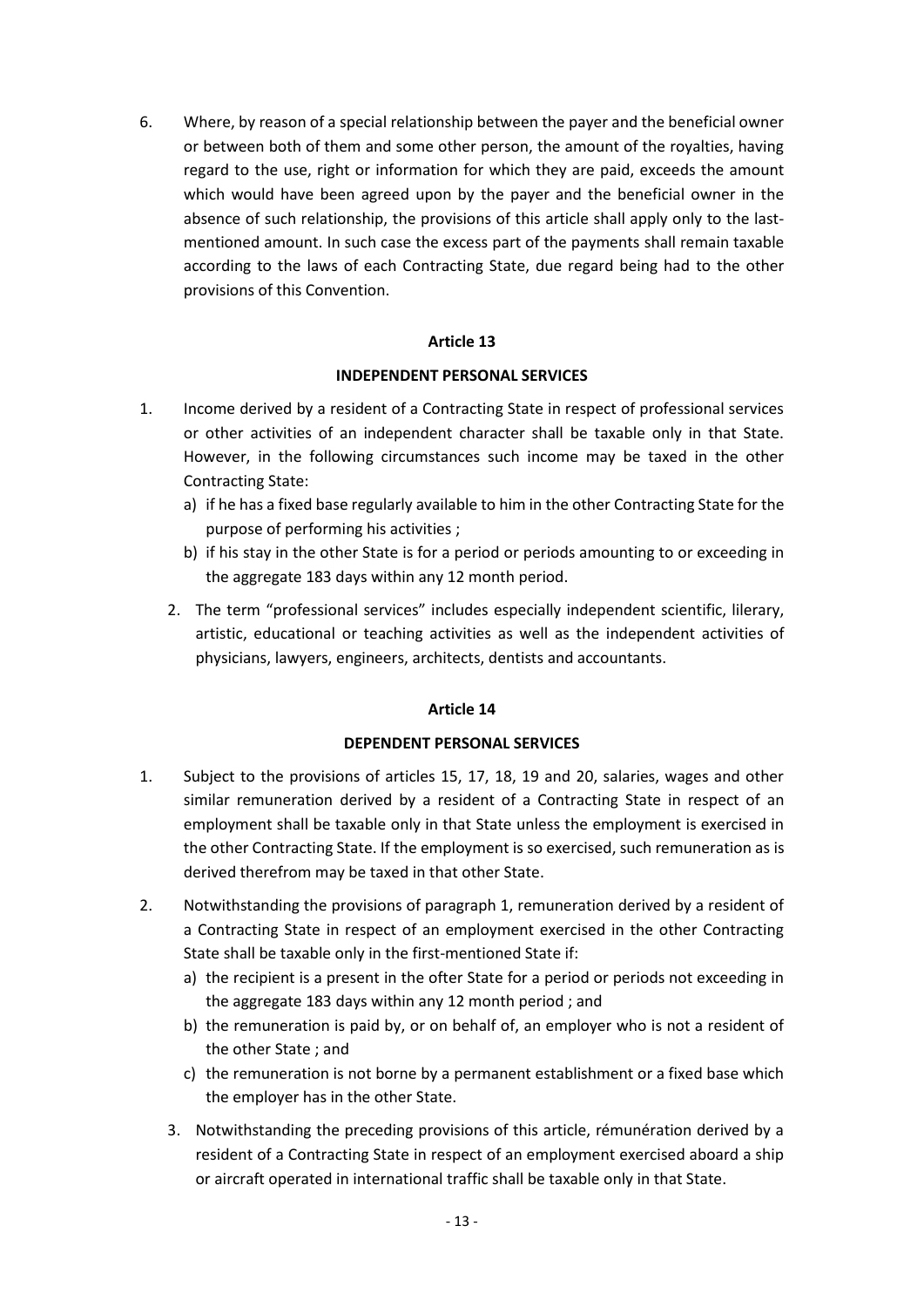### **DIRECTORS' FEES**

Directors' fees and other similar payments derived by a resident of a Contracti ng State in his capacity as a member of the board of directors of a company which is a resident of the other Contracting State may be taxed in that other Contracting State.

### **Article 16**

### **ARTISTES AND ATHLETES**

- 1. Notwithstanding the provisions of articles 13 and 14, income derived by a resident of a Contracting State as an entertainer, such as a theatre, motion picture, radio or television artiste, or a musician, or as an athlete, from his personal activities as such exercised in the other Contracting State, may be taxed in that other State.
- 2. Where income in respect of personal activities exercised by an entertainer or an athlete in his capacity as such accrues not to the entertainer or athlete himself but to another person, that income may, notwithstanding the provisions of articles 7, 13 and 14, be taxed in the Contracting State in which the activities of the entertainer or athlete are exercised.
- 3. Notwithstanding the provisions of paragraph 1, income derived by an entertainer or an athlete from his personal activities as such in a Contracting State shall be taxable only in the other Contracting State if his visit to the first-mentioned State is supported substantially from the public funds of that other State or of one of its political subdivisions or local authorities.
- 4. Notwithstanding the provisions of paragraph 2, where income in respect of personal activities as such of an entertainer or an athlete in a Contracting State accrues not to that entertainer or athlete himself but to another person, that income shall be taxable only in the other Contracting State if this person is supported substantially from the public funds of that other State or of one of its political subdivisions or local authorities, or if this person is a non-profit organisation of that other State.

# **Article 17**

# **PENSIONS**

- 1. Pensions and other similar payments or annuities paid to a resident of a Contracting State shall be taxed only in the Contracting State in which they originate.
- 2. The term "annuities" means a stated sum payable periodically at stated times during life or during a specified or ascertainable period of time under an obligation to make payments in return for adequate and full consideration in money or money's worth.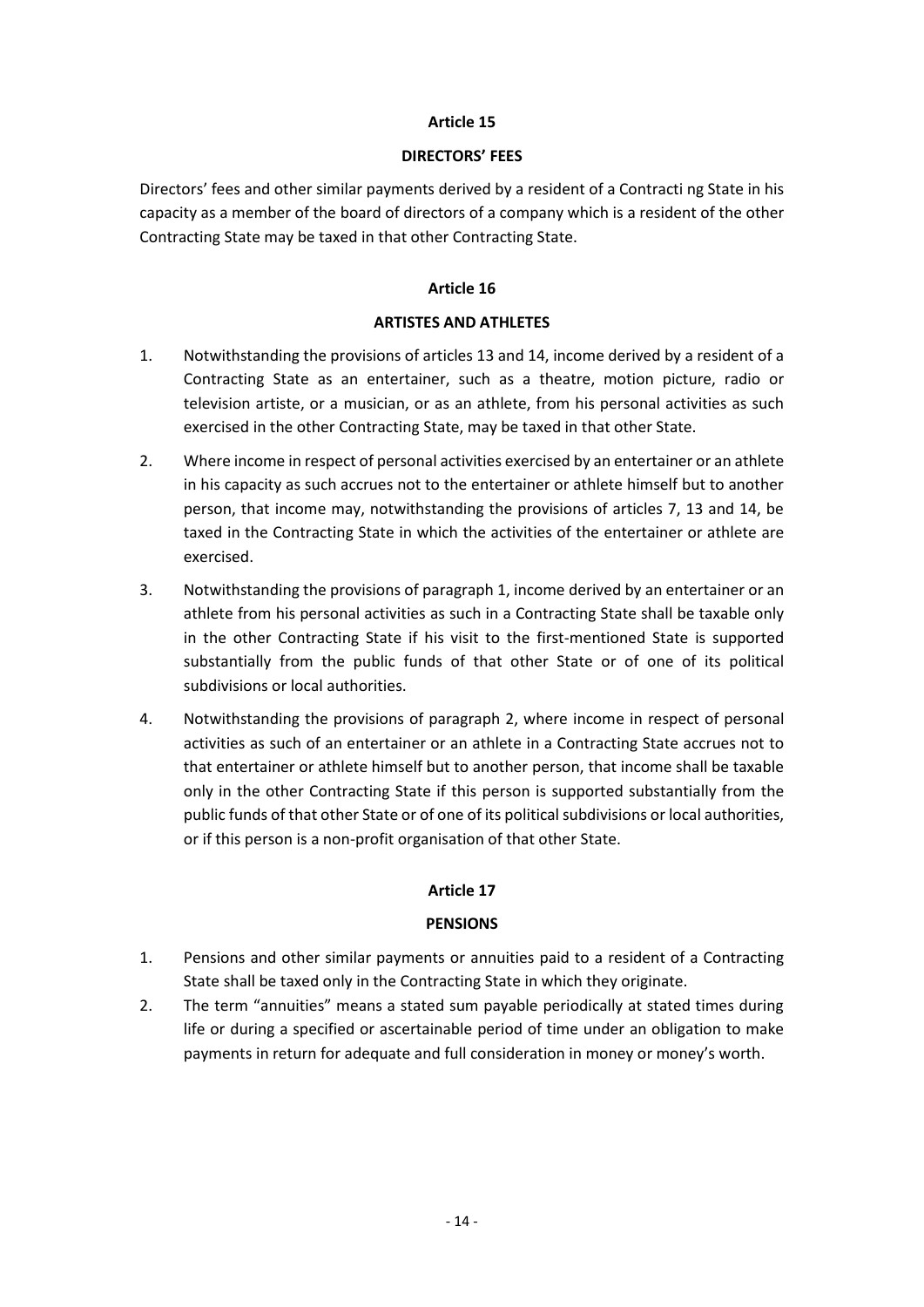#### **GOVERNMENT SERVICE**

- 1. a) Salaries, wages and other similar remuneration other than a pension paid by a Contracting State or a political subdivision or a local authority thereof to an individual in respect of services rendered to that State or subdivision or authority shall be taxable only in that State.
	- b) However, such salaries, wages and other similar remuneration shall be taxable only in the other Contracting State if the services are rendered in that State and the individual is a resident of that State who:
		- (i) is a national of that State; or
		- (ii) did not become a resident of that State solely for the purpose of rendering the services.
- 2. The provisions of Articles 14, 15 and 16 shall apply to salaries, wages and other similar remuneration in respect of services rendered in connection with a business carried on by a Contracting State or a political subdivision or a local authority thereof.
- 3. The provisions of paragraphs 1 and 2 of this Article shall likewise apply in respect of salaries, wages and other similar remuneration paid, in the case of Korea, by the Bank of Korea, the Korea Export-Import Bank, the Korea Trade-Investment Promotion Agency, the Korea Trade Insurance Corporation, the Korea Investment Corporation, the Korea Finance Corporation and other institutions performing functions of a governmental nature as may be specified and agreed upon in letters exchanged between the competent authorities of the Contracting States.

# **Article 19**

#### **STUDENTS AND APPRENTICES**

An individual who is or was immediately before visiting a Contracting State a resident of the other Contracting State and who is present in the first-mentioned State solely as a student at a recognized university, college, school or other similar recognized educational institution in the first-mentioned State or as a business or technical apprentice therein, for a period not exceeding five consecutive years from the date of his first arrivai in the first-mentioned State in connection with that visit, shall be exempt from tax in that first-mentioned State on:

- a) all remittances from abroad for the purposes of his maintenance, education or training; and
- b) any remuneration for personal services rendered in the first-mentioned State, provided that the remuneration constitutes earnings necessary for his maintenance.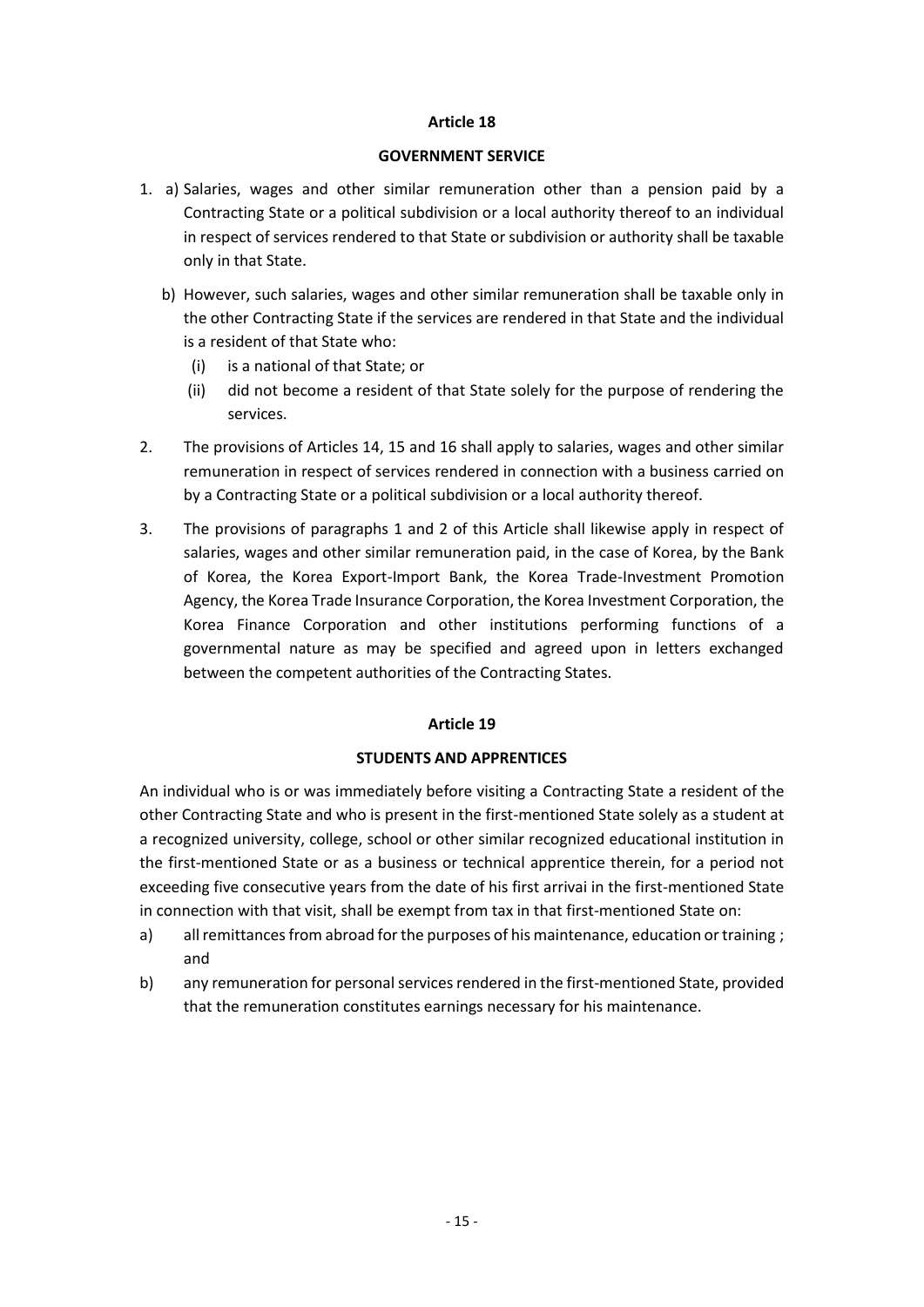### **TEACHERS**

An individual who is or was a resident of a Contracting State immediately before making a visit to the other Contracting State, and who, at the invitation of any university, collège, school or other similar educational institution, which is recognized by the competent authority in that other Contracting State, visits that other Contracting State for a period not exceeding two years solely for the purpose of teaching or research or both at such educational institution, shall be exempt from tax in that other Contracting State on his remuneration for such teaching or research.

# **Article 21**

# **OTHER INCOME**

- 1. Items of income of a resident of a Contracting State, wherever arising, not dealt with in the foregoing articles of this Convention shall be taxable only in that State.
- 2. The provisions of paragraph 1 shall not apply to income, other than income from immovable property as defined in paragraph 2 of article 6, if the recipient of such income, being a resident of a Contracting State, carries on business in the other Contracting State through a permanent establishment situated therein, or performs in that other State independent personal services from a fixed base situated therein, and the right or property in respect of which the income is paid is effectively connected with such permanent establishment or fixed base. In such case the provisions of article 7 or article 13, as the case may be, shall apply.

# **Article 22**

# **CAPITAL**

- 1. Capital represented by immovable property as defined in paragraph 2 of article 6 may be taxed in the Contracting State in which such property is situated.
- 2. Capital represented by movable property forming part of the business property of a permanent establishment of an enterprise or by movable property pertaining to a fixed base available for the purpose of performing independent personal services, may be taxed in the Contracting State in which the permanent establishment or fixed base are situated.
- 3. Ships and aircraft operated in international traffic by an enterprise of a Contracting State and movable property pertaining to the operation of such ships and aircraft, shall be taxable only in that Contracting State.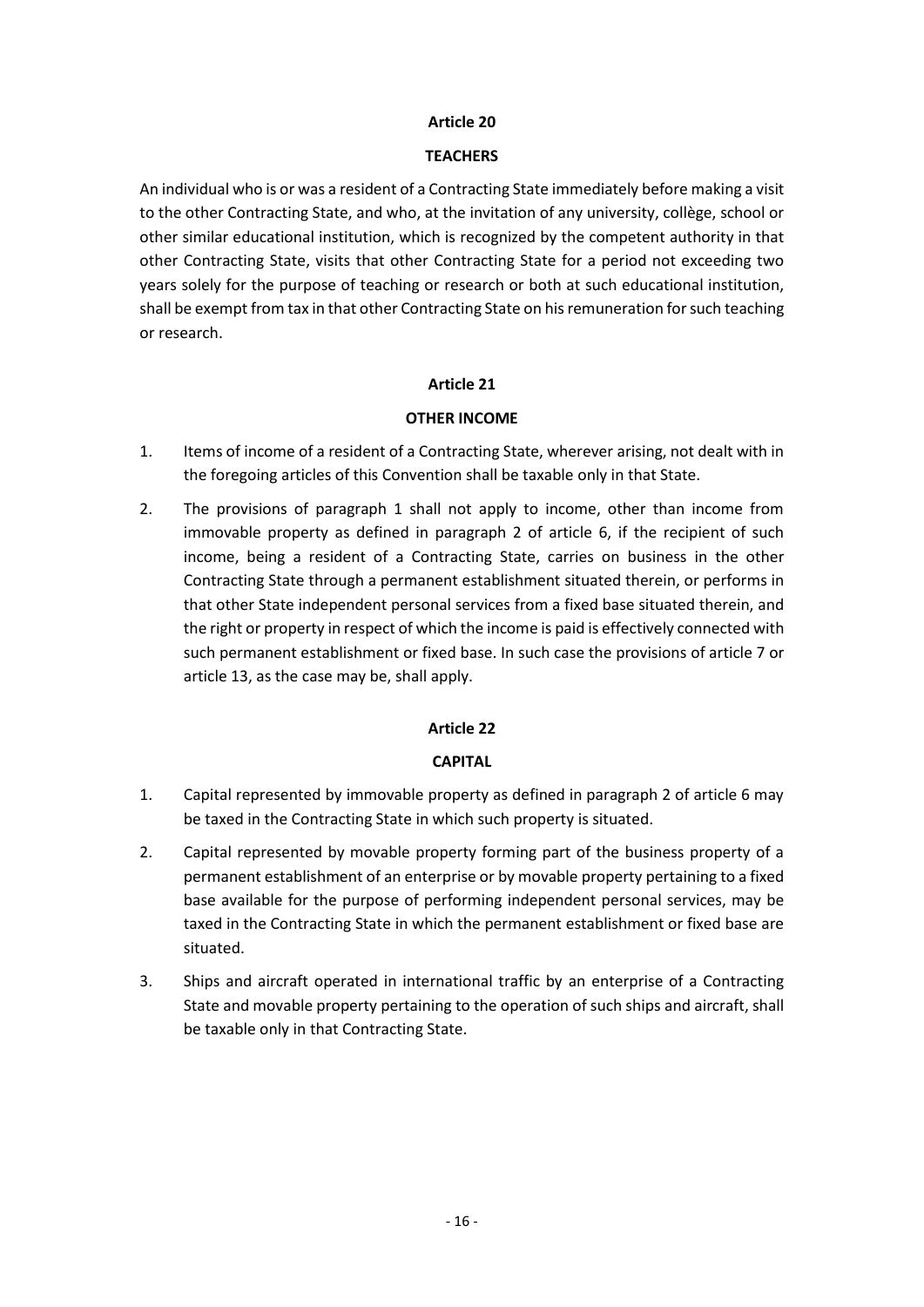#### **RELIEF FROM DOUBLE TAXATION**

1. In the case of Korea, double taxation shall be avoided as follows:

Subject to the provisions of Korean tax law regarding the allowance as credit against Korean tax of tax payable in any country other than Korea (which shall not affect the general principle thereof) ;

- a) Where a resident of Korea derives income from Luxembourg which may be taxed in Luxembourg under the laws of Luxembourg in accordance with the provisions of this Convention, in respect of that income, the amount of Luxembourg tax payable shall be allowed as a credit against the Korean tax payable imposed on that resident. The amount of credit shall not, however, exceed that part of Korean tax as computed before the credit is given, which is appropriate to that income ;
- b) Where the income derived from Luxembourg is dividends paid by a company which is a resident of Luxembourg to a company which is a resident of Korea which owns at least 10 per cent of the voting shares issued by or capital stock of the company paying the dividends, the credit shall take into account the Luxembourg tax payable by the company in respect of the profits out of which such dividends are paid.
- 2. In the case of Luxembourg, double taxation shall be avoided as follows:
	- a) Where a resident of Luxembourg derives income or owns capital which, in accordance with the provisions of this Convention, may be taxed in Korea, Luxembourg shall, subject to the provisions of sub-paragraphs b), c), d) and e), exempt such income or capital from tax.
	- b) Where a resident of Luxembourg derives items of income which, in accordance with the provisions of Articles 10, 11 and 12 may be taxed in Korea, Luxembourg shall allow as a credit against the tax on the income of that resident an amount equal to the tax paid in Korea. Such credit shall not, however, exceed that part of the tax, as computed before the credit is given, which is attributable to such items of income derived from Korea.
	- c) Where a company which is a resident of Luxembourg dérives dividends from Korean sources, Luxembourg shall exempt such dividends from tax, provided that the company which is a resident of Luxembourg holds directly at least 10 per cent of the capital of the company paying the dividends.
	- d) Where in accordance with any provision of the Convention income derived or capital owned by a resident of Luxembourg is exempt from tax in Korea, Luxembourg may nevertheless, in calculating the amount of tax on the remaining income or capital of such résident, take into account the exempted income or capital.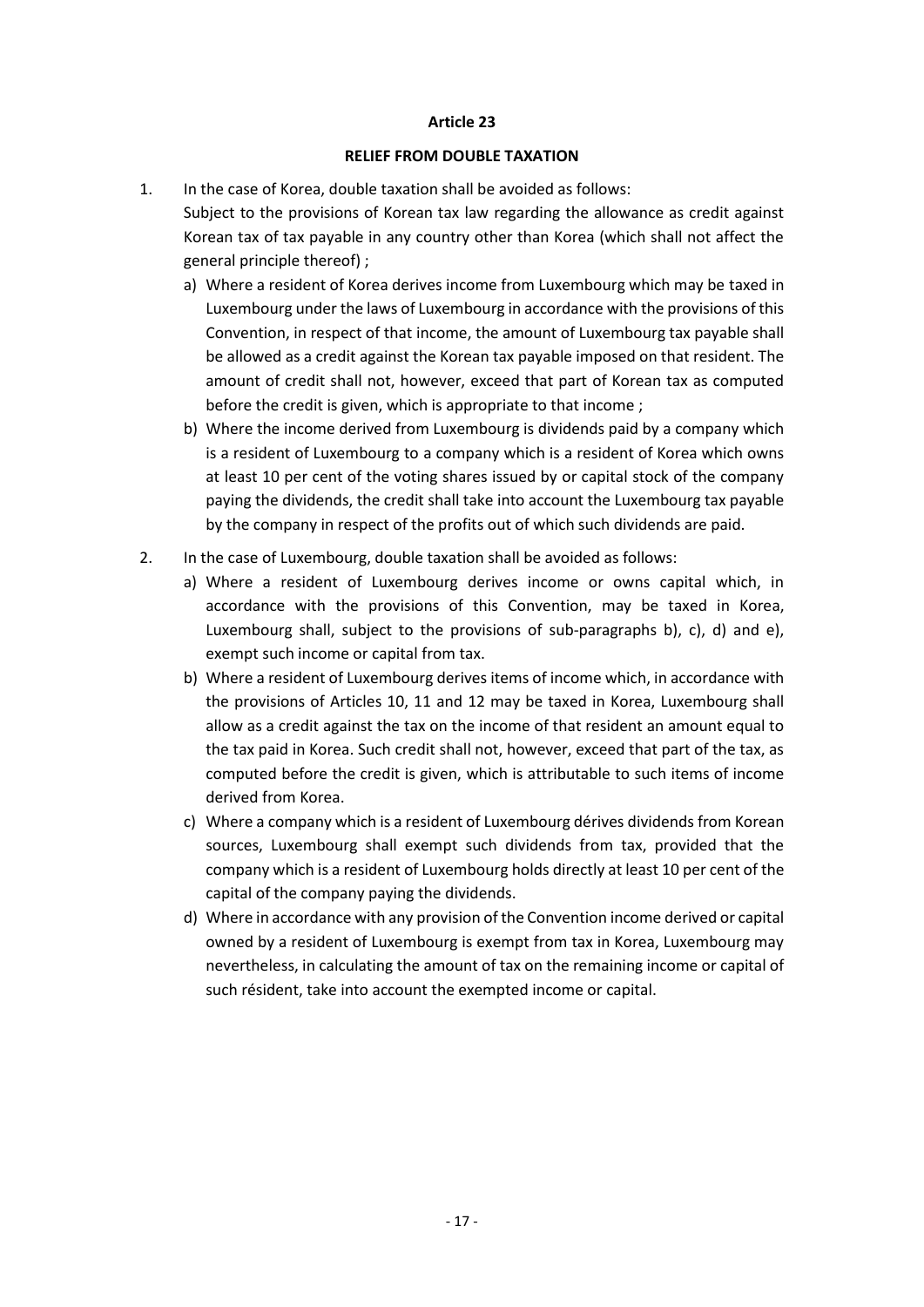#### **NON-DISCRIMINATION**

- 1. Nationals of a Contracting State shall not be subjected in the other Contracting State to any taxation or any requirement connected therewith, which is other or more burdensome than the taxation and connected requirements to which nationals of that other State in the same circumstances are or may be subjected. This provision shall, notwithstanding the provisions of article 1, also apply to persons who are not residents of one or both of the Contracting States.
- 2. The taxation on a permanent establishment which an enterprise of a Contracting State has in the other Contracting State shall not be less favourably levied in that other State than the taxation levied on enterprises of that other State carrying on the same activities. This provision shall not be construed as obliging a Contracting State to grant to residents of the other Contracting State any personal allowances, reliefs and reductions for taxation purposes on account of civil status or family responsibilities which it grants to its own residents.
- 3. Except where the provisions of article 9, paragraph 7 of article 11, or paragraph 6 of article 12, apply, interest, royalties and other disbursements paid by an enterprise of a Contracting State to a resident of the other Contracting State shall, for the purpose of determining the taxable profits of such enterprise, be deductible under the same conditions as if they had been paid to a resident of the first-mentioned State. Similarly, any debts of an enterprise of a Contracting State to a resident of the other Contracting State shall, for the purpose of determining the taxable capital of such enterprise, be deductible under the same conditions as if they had been contracted to a resident of the first-mentioned State.
- 4. Enterprises of a Contracting State, the capital of which is wholly or partly owned or controlled, directly or indirectly, by one or more residents of the other Contracting State, shall not be subjected in the first-mentioned State to any taxation or any requirements connected therewith which is other or more burdensome than the taxation and connected requirements to which other similar enterprises of the firstmentioned State are or may be subjected.
- 5. The provisions of this article shall, notwithstanding the provisions of article 2, apply to taxes of every kind and description.

#### **Article 25**

#### **MUTUAL AGREEMENT PROCEDURE**

1. **[The first sentence of paragraph 1 of Article 25 of this Convention is replaced by the first sentence of paragraph 1 of Article 16 of the MLI]** [Where a person considers that the actions of one or both of the Contracting States result or will result for him in taxation not in accordance with the provisions of this Convention, he may, irrespective of the remedies provided by the domestic law of those States, present his case to the competent authority of the Contracting State of which he is a resident or, if his case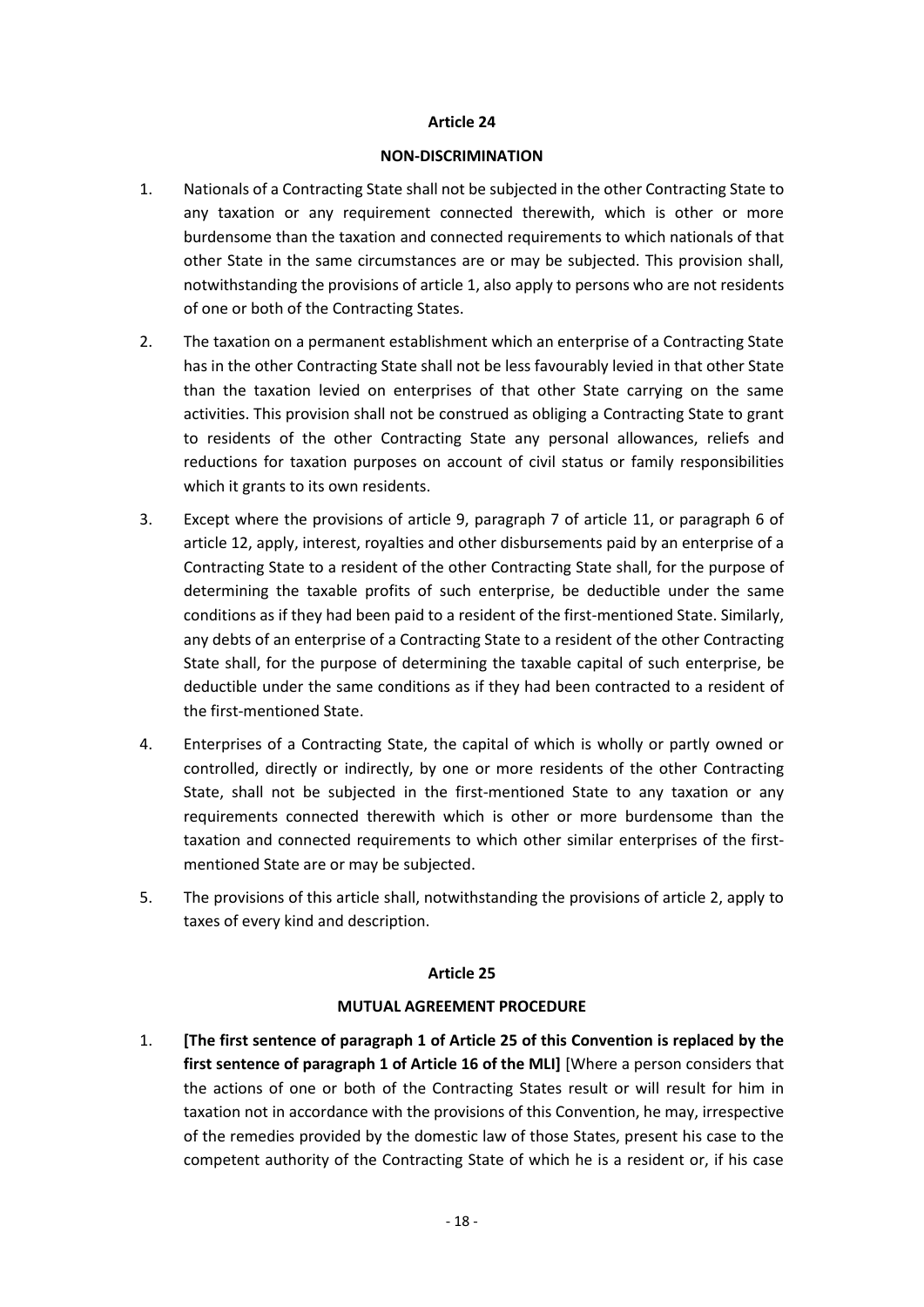comes under paragraph 1 of article 24, to that of the Contracting State of which he is a national.]

*The following first sentence of paragraph 1 of Article 16 of the MLI replaces the first sentence of paragraph 1 of Article 25 of this Convention:<sup>1</sup>*

ARTICLE 16 OF THE MLI – MUTUAL AGREEMENT PROCEDURE Where a person considers that the actions of one or both of the [Contracting States] result or will result for that person in taxation not in accordance with the provisions of [this Convention], that person may, irrespective of the remedies provided by the domestic law of those [Contracting States], present the case to the competent authority of either [Contracting State].

The case must be presented within three years from the first notification of the action resulting in taxation not in accordance with the provisions of the Convention.

- 2. The competent authority shall endeavour, if the objection appears to it to be justified and if it is not itself able to arrive at a satisfactory solution, to resolve the case by mutual agreement with the competent authority of the other Contracting State, with a view to the avoidance of taxation which is not in accordance with the Convention. Any agreement reached shall be implemented notwithstanding any time limits in the domestic law of the Contracting States.
- 3. The compétent authorities of the Contracting States shall endeavour to resolve by mutual agreement any difficulties or doubts arising as to the interpretation or application of the Convention. They may also consult together for the elimination of double taxation in cases not provided for in the Covention.
- 4. The competent authorities of the Contracting States may communicate with each other directly for the purpose of reaching an agreement in the sense of the preceding paragraphs. When it seems advisable in order to reach agreement to have an oral exchange of opinions, such exchange may take place through a Commission consisting of representatives of the competent authorities of the Contracting States.

# **Article 26**

# **EXCHANGE OF INFORMATION**

1. The competent authorities of the Contracting States shall exchange such information as is foreseeably relevant for carrying out the provisions of this Convention or to the administration or enforcement of the domestic laws concerning taxes of every kind and description imposed on behalf of the Contracting States, or of their political subdivisions

1

<sup>1</sup> In accordance with paragraph 4 of Article 35 of the MLI, Article 16 of the MLI has effect with respect to this Convention for a case presented to the competent authority of a Contracting State on or after 1 September 2020, except for cases that were not eligible to be presented as of that date under the Convention prior to its modification by the MLI, without regard to the taxable period to which the case relates.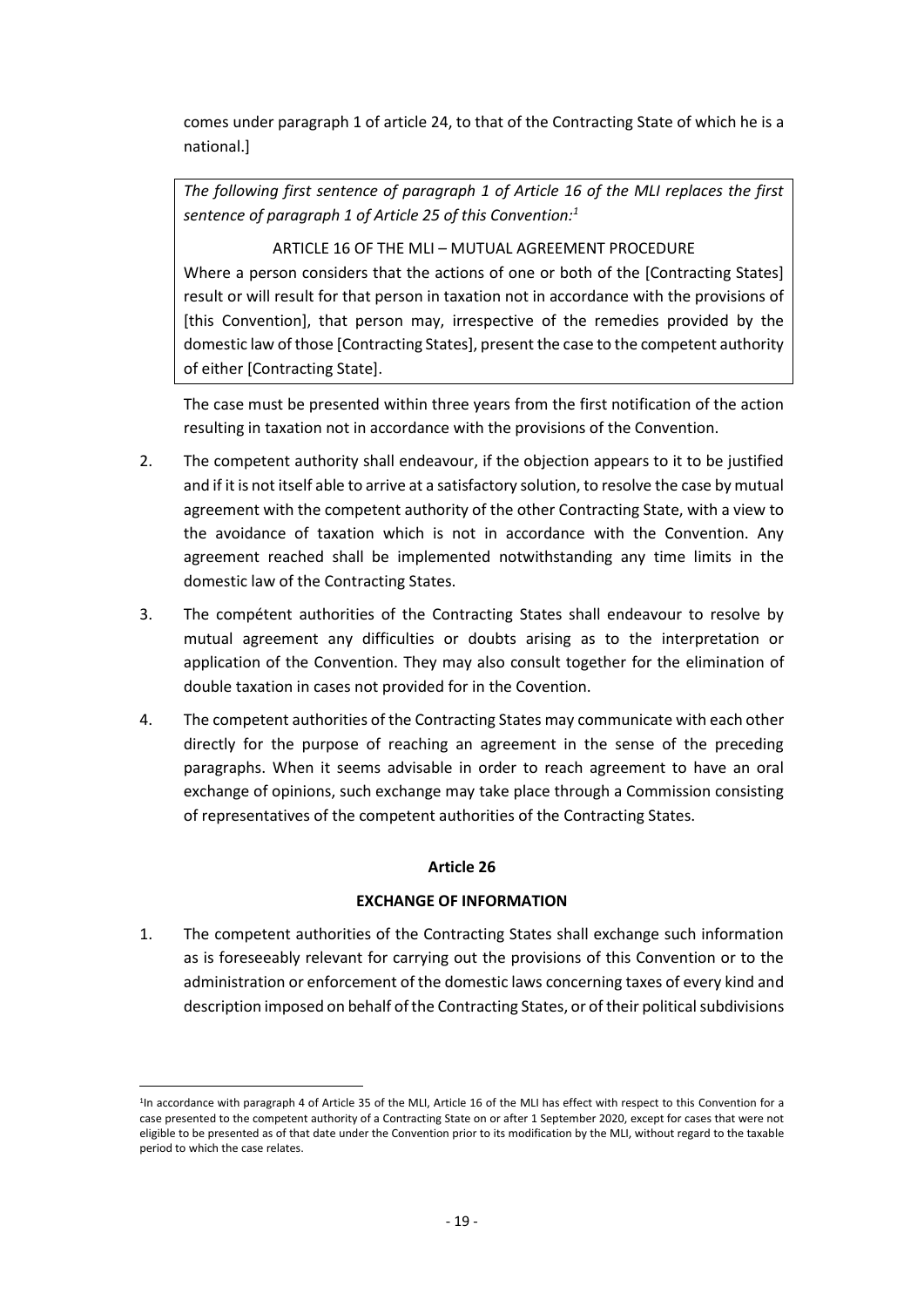or local authorities, insofar as the taxation thereunder is not contrary to the Convention. The exchange of information is not restricted by Articles 1 and 2.

- 2. Any information received under paragraph 1 by a Contracting State shall be treated as secret in the same manner as information obtained under the domestic laws of that State and shall be disclosed only to persons or authorities (including courts and administrative bodies) concerned with the assessment or collection of, the enforcement or prosecution in respect of, the determination of appeals in relation to the taxes referred to in paragraph 1, or the oversight of the above. Such persons or authorities shall use the information only for such purposes. They may disclose the information in public court proceedings or in judicial decisions.
- 3. In no case shall the provisions of paragraphs 1 and 2 be construed so as to impose on a Contracting State the obligation:
	- a) to carry out administrative measures at variance with the laws and administrative practice of that or of the other Contracting State;
	- b) to supply information which is not obtainable under the laws or in the normal course of the administration of that or of the other Contracting State;
	- c) to supply information which would disclose any trade, business, industrial, commercial or professional secret or trade process, or information, the disclosure of which would be contary to public policy (ordre public).
- 4. If information is requested by a Contracting State in accordance with this Article, the other Contracting State shall use its information gathering measures to obtain the requested information, even though that other State may not need such information for its own tax purposes. The obligation contained in the preceding sentence is subject to the limitations of paragraph 3 but in no case shall such limitations be construed to permit a Contracting State to decline to supply information solely because it has no domestic interest in such information.
- 5. In no case shall the provisions of paragraph 3 be construed to permit a Contracting State to decline to supply information upon request solely because the information is held by a bank, other financial institution, nominee or person acting in an agency or a fiduciary capacity or because it relates to ownership interests in a person.

# **Article 27**

#### **DIPLOMATIC AGENTS AND CONSULAR OFFICERS**

Nothing in this Covention shall affect the fiscal privileges of diplomatic agents or consular officers under the general rules of international law or under the provisions of special agreements.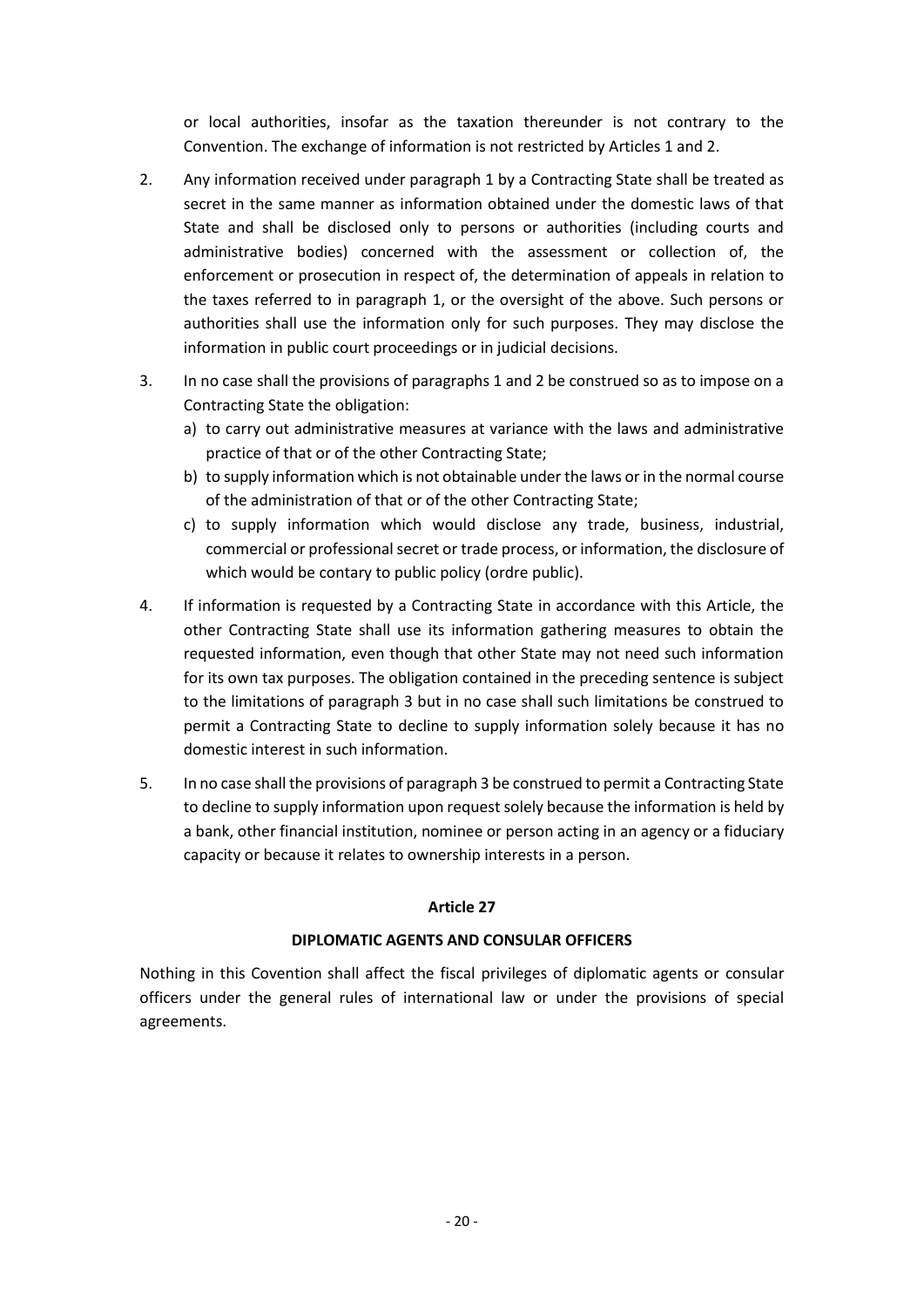*The following paragraph 1 of Article 7 of the MLI applies and supersedes the provisions of this Convention :*

# ARTICLE 7 OF THE MLI – PREVENTION OF TREATY ABUSE

(Principal purposes test provision)

Notwithstanding any provisions of [*the Convention*], a benefit under [*the Convention*]shall not be granted in respect of an item of income or capital if it is reasonable to conclude, having regard to all relevant facts and circumstances, that obtaining that benefit was one of the principal purposes of any arrangement or transaction that resulted directly or indirectly in that benefit, unless it is established that granting that benefit in these circumstances would be in accordance with the object and purpose of the relevant provisions of [*the Convention*].

# **Article 28**

# **ENTRY INTO FORCE**

1. This Convention shall be ratified and the instruments of ratification shall be exchanged at Seoul as soon as possible.

The Convention shall enter into force thirty days after the date of the exchange of instruments f ratification.

- 2. This Convention shall have effect:
	- a) in respect of tax withheld at the source on amounts paid or credited on or after the first day of January of the year in which the Convention is signed; and
	- b) in respect of other taxes for taxation years beginning on or after the first day of January of the year in which the Convention is signed.

# **Article 29**

# **TERMINATION**

This Convention shall remain in force until denounced by one of the Contracting States. Either Contracting State may denounce the Convention, through diplomatic channels, by giving notice of termination at least six months before the end ofany calendar year following after the period of five years from the date on which the Convention enters into force. In such event, the Convention shall cease to have effect:

- a) in respect of tax withheld at the source on amounts paid or credited on or after the first day of January in the calendar year next following that in which the notice is given; and
- b) in respect of other taxes for taxation years beginning on or after the first day of January in the calendar year next following that in which the notice is given.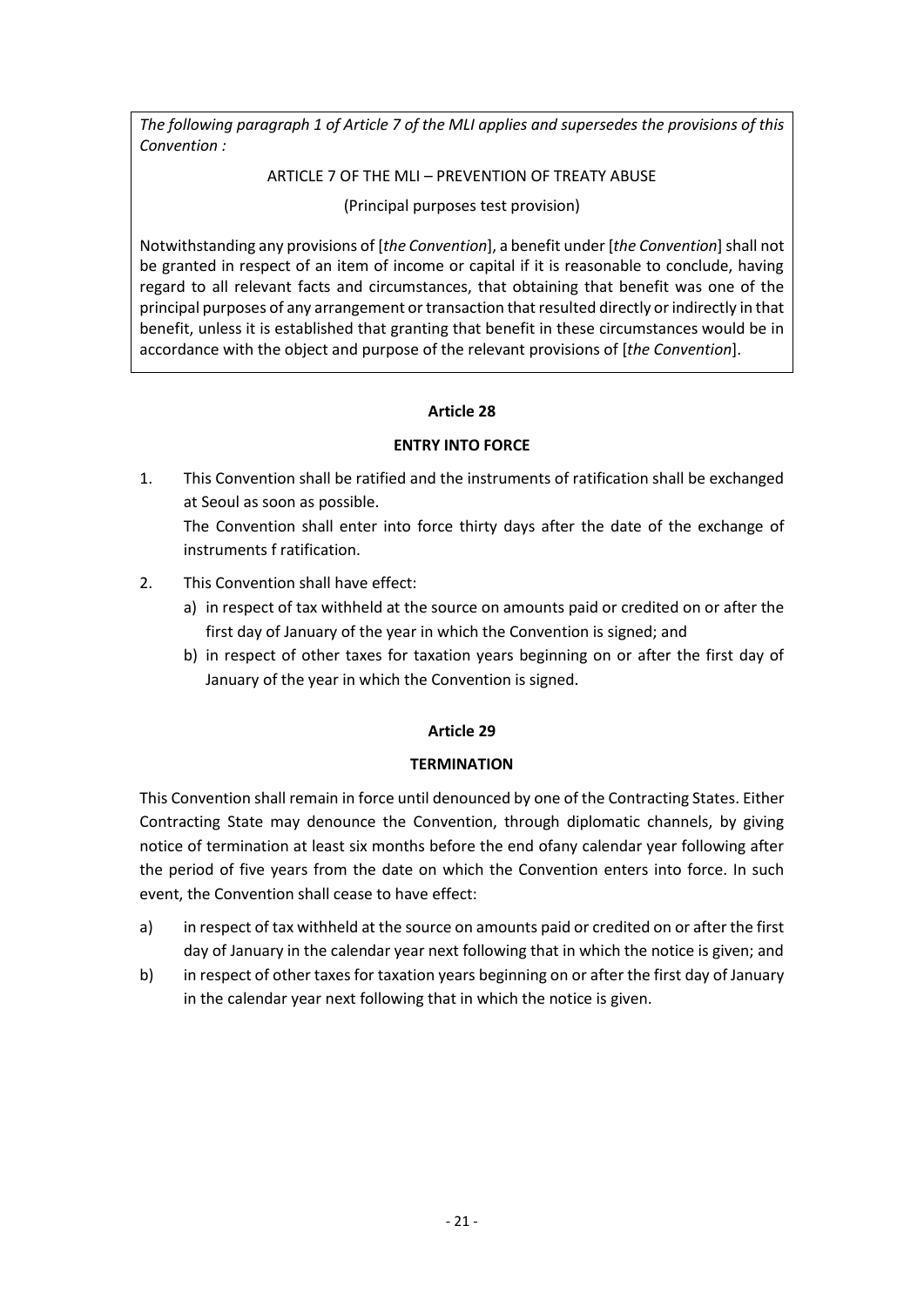### **PROTOCOL**

At the moment of signing the Convention between the Government of the Grand Duchy of Luxembourg and the Government of the Republic of Korea for the avoidance of double taxation and the prevention of fiscal evasion with respect to taxes on income and on capital, the undersigned have agreed that the following provisions shall form an integral part of the Convention.

- 1. In respect of article 2, it is understood that the Convention shall also apply to the Korean defense tax where charged by reference to the income tax or the corporation tax.
- 2. In respect of article 7, this Convention shall not apply to profits of an enterprise from carrying on a business of any form of insurance.
- 3. Notwithstanding the provisions of article 21, this Convention shall not apply to a tax on gains from the alienation of any property.
- 4. In respect of paragraph 1 of article 23, if subsequently to the signature of the Convention Korea introduces a tax equivalent to the capital tax of Luxembourg, it is understood that the term "Luxembourg tax" referred to in that paragraph of article 23 shall include the capital tax.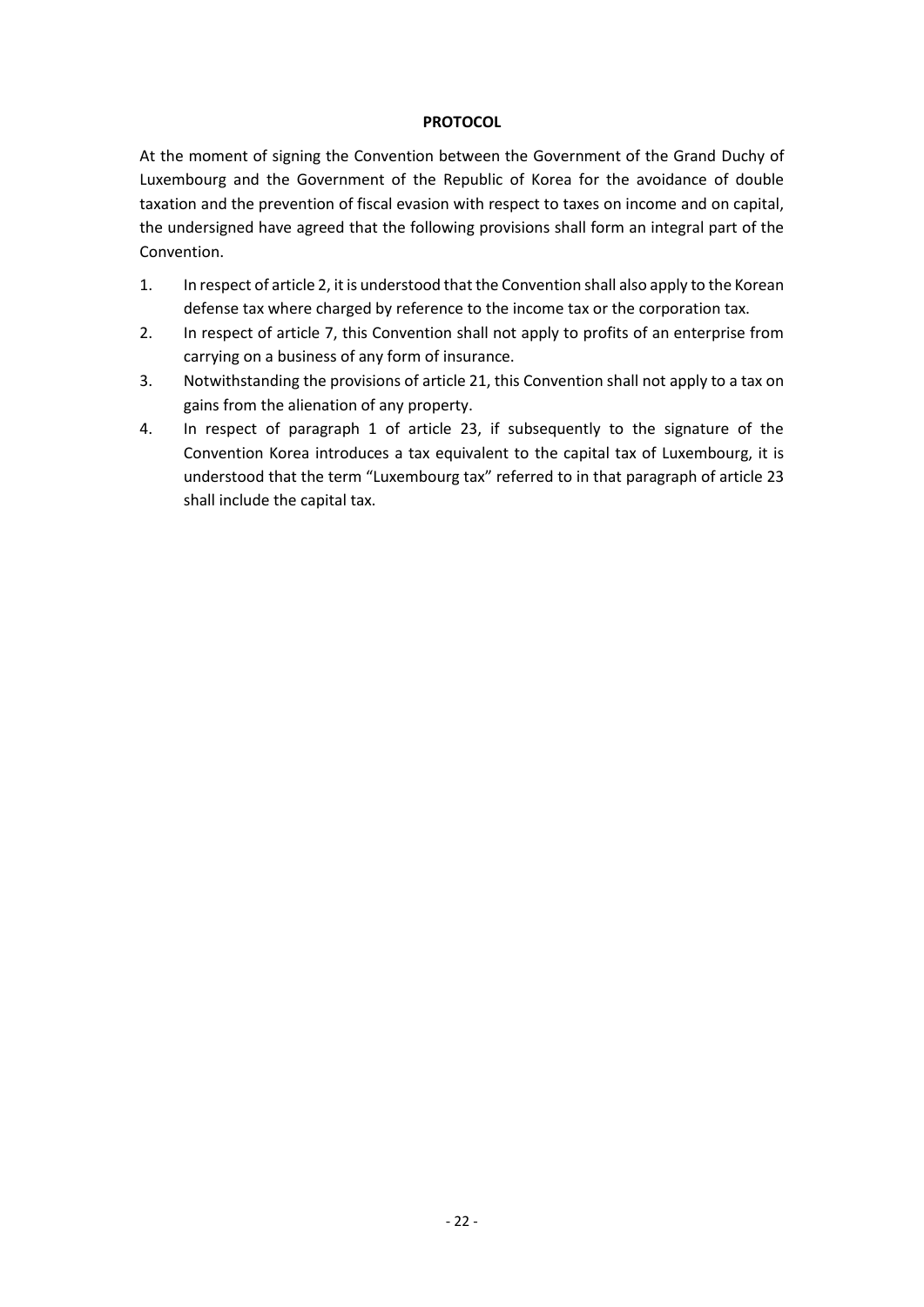# **PROTOCOL AMENDING THE CONVENTION BETWEEN THE GOVERNMENT OF THE REPUBLIC OF KOREA AND THE GOVERNMENT OF THE GRAND DUCHY OF LUXEMBOURG FOR THE AVOIDANCE OF DOUBLE TAXATION AND THE PREVENTION OF FISCAL EVASION WITH RESPECT TO TAXES ON INCOME AND ON CAPITAL**

The Government of the Republic of Korea and the Government of the Grand Duchy of Luxembourg (hereinafter referred to as "the Contracting States"),

Desiring to conclude a Protocol amending the Convention between the Government of the Republic of Korea and the Government of the Grand Duchy of Luxembourg for the Avoidance of Double Taxation and the Prevention of Fiscal Evasion with respect to Taxes on Income and on Capital signed at Luxembourg on 7 November 1984 (hereinafter referred to as "the Convention"),

Have agreed as follows:

### ARTICLES I-IX

### **ARTICLE XII**

Nothing in the Convention shall be construed as restricting, in any manner, the application of any provisions of the laws of a Contracting State which are designed to prevent the avoidance or evasion of taxes.

### ARTICLE XIII

- 1. The Contracting States shall notify each other of the completion of the procedures required by their respective law for the entry into force of this Protocol as soon as possible.
- 2. This Protocol shall enter into force on the date of receipt of the latter of the notifications referred to in paragraph 1 of this Article.
- 3. This Protocol shall be applicable for taxes levied on or after the date on which the Protocol enters into force.

# ARTICLE XIV

This Protocol, which shall form an integral part of the Convention, shall remain in force as long as the Convention remains in force and shall apply as long as the Convention itself is applicable.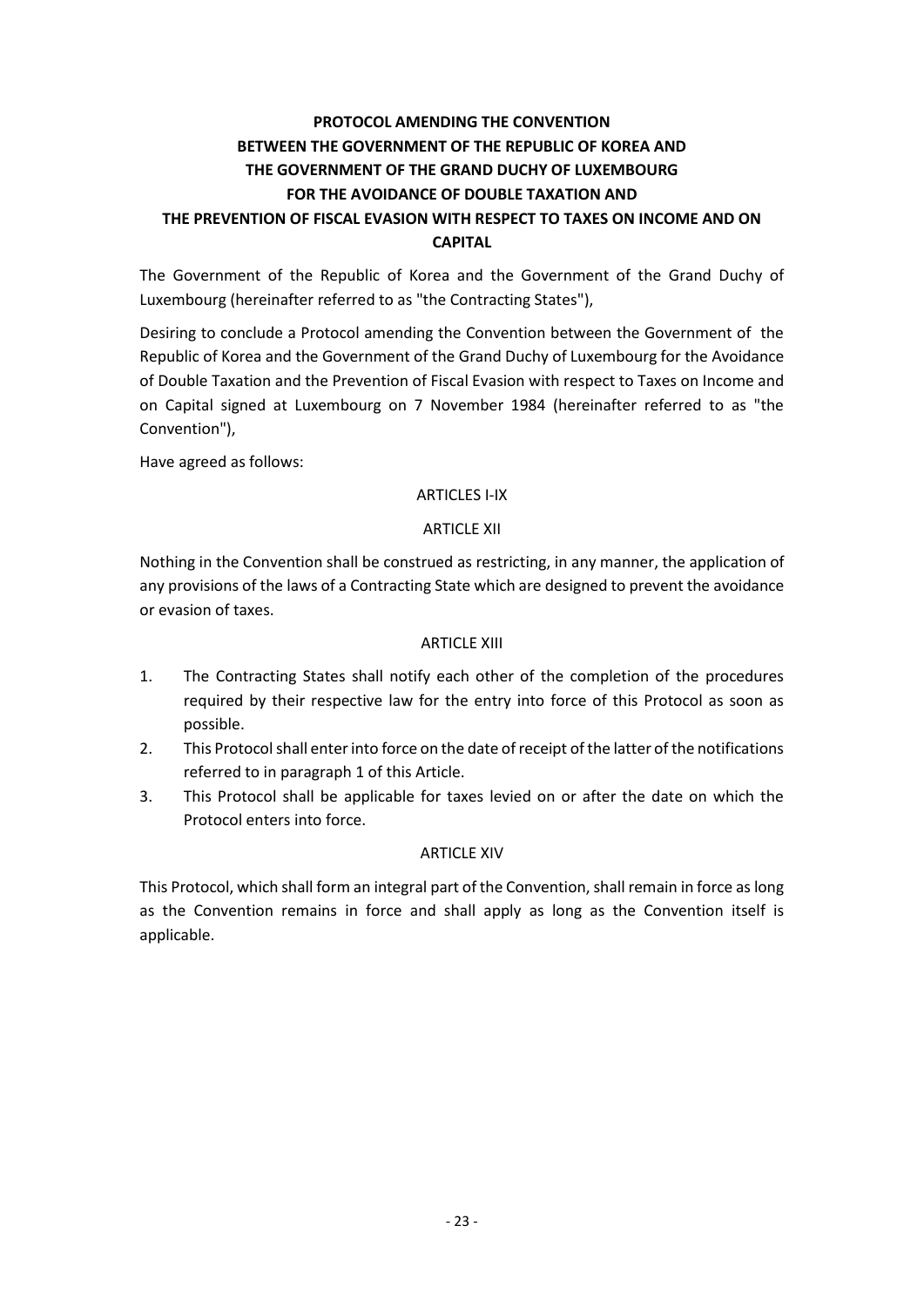#### **ECHANGE DE LETTRES**

His Excellency **Seoul, May 29, 2012** Mr Ahn Ho-young Vice Minister of Foreign Affairs and Trade of the Republic of Korea

### Excellency,

I have the honor to refer to the Convention between the Government of the Grand Duchy of Luxembourg and the Government of the Republic of Korea for the Avoidance of Double Taxation and the Prevention of Fiscal Evasion with respect to Taxes on Income and on Capital, signed at Luxembourg on 7 November 1984, as amended by the Protocol signed today (hereinafter referred to as « the Convention ») and to propose on behalf of the Government of the Grand Duchy of Luxembourg the following understandings:

- 4. It is understood that the competent authority of the requested State shall provide upon request by the competent authority of the requesting State information for the purposes referred to in Article 26.
- 5. The competent authority of the applicant State shall provide the following information to the competent authority of the requested State when making a request for information under the Convention to demonstrate the foreseeable relevance of the information to the request:
	- a) the identity of the person under examination or investigation;
	- b) a statement of the information sought including its nature and the form in which the applicant State wishes to receive the information from the requested State;
	- c) the tax purpose for which the information is sought;
	- d) the grounds for believing that the information requested is held in the requested State or is in the possession or control of a person within the jurisdiction of the requested State;
	- e) to the extent known, the name and address of any person believed to be in possession of the requested information;
	- f) a statement that the applicant State has pursued all means available in its own territory to obtain the information, except those that would give rise to disproportionate difficulties.

If the foregoing understandings meet with the approval of the Government of the Republic of Korea, I have the further honor to propose that this Note and your affirmative Note in reply shall constitute an agreement between our two Governments which shall become an integral part of the Convention on the date of entry into force of the Protocol.

Accept, Excellency, the renewed assurances of my highest consideration.

#### Paul STEINMETZ

Ambassador extraordinary and plenipotentiary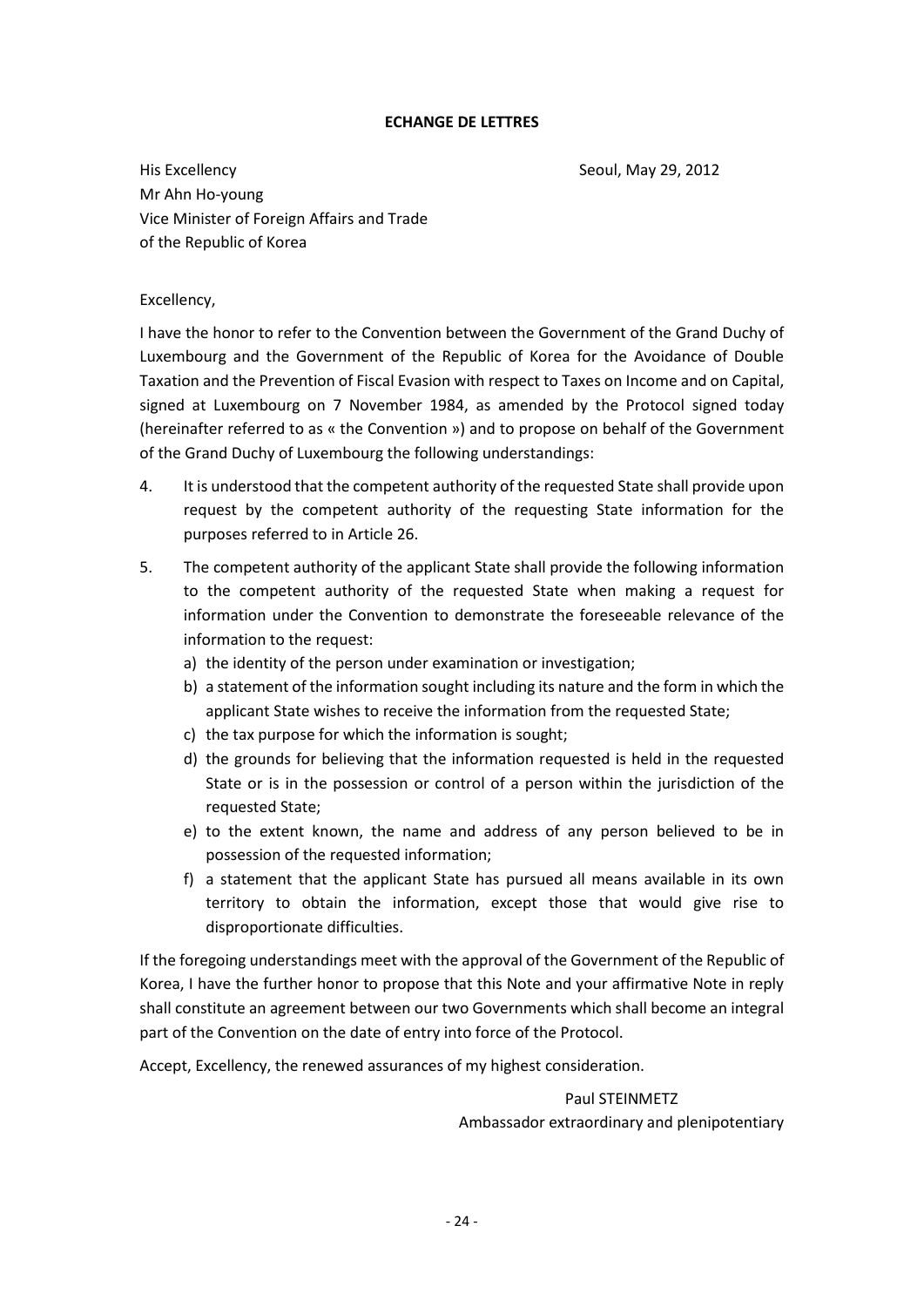His Excellency **Secure 2012** Seoul, May 29, 2012 Paul Steinmetz Ambassador Extraordinary and Plenipotentiary of the Grand Duchy of Luxembourg to the Republic of Korea

### Excellency,

I have the honor to acknowledge the receipt of your Excellency's Note dated May 29, 2012 with regard Article 26 of the Convention between the Government of the Republic of Korea and the Government of the Grand Duchy of Luxembourg for the Avoidance of Double Taxation and the Prevention of Fiscal Evasion with respect to Taxes on Income and on Capital, signed at Luxembourg on 7 November 1984, as amended by the Protocol signed today (hereinafter referred to as « the Convention »).

« I have the honor to refer to the Convention between the Government of the Republic of Korea and the Government of the Grand Duchy of Luxembourg for the Avoidance of Double Taxation and the Prevention of Fiscal Evasion with respect to Taxes on Income and on Capital, signed at Luxembourg on 7 November 1984, as amended by the Protocol signed today (hereinafter referred to as "the Convention") and to propose on behalf of the Government of the Grand Duchy of Luxembourg the following understandings:

- 1. It is understood that the competent authority of the requested State shall provide upon request by the competent authority of the requesting State information for the purposes referred to in Article 26.
- 2. The competent authority of the applicant State shall provide the following information to the competent authority of the requested State when making a request for information under the Convention to demonstrate the foreseeable relevance of the information to the request:
	- a) the identity of the person under examination or investigation;
	- b) a statement of the information sought including its nature and the form in which the applicant State wishes to receive the information from the requested State;
	- c) the tax purpose for which the information is sought;
	- d) the grounds for believing that the information requested is held in the requested State or is in the possession or control of a person within the jurisdiction of the requested State;
	- e) to the extent known, the name and address of any person believed to be in possession of the requested information;
	- f) a statement that the applicant State has pursued all means available in its own territory to obtain the information, except those that would give rise to disproportionate difficulties.

If the foregoing understandings meet with the approval of the Government of the Republic of Korea, I have the further honor to propose that this Note and your affirmative Note in reply shall constitute an agreement between our two Governments which shall become an integral part of the Convention on the date of entry into force of the Protocol. »